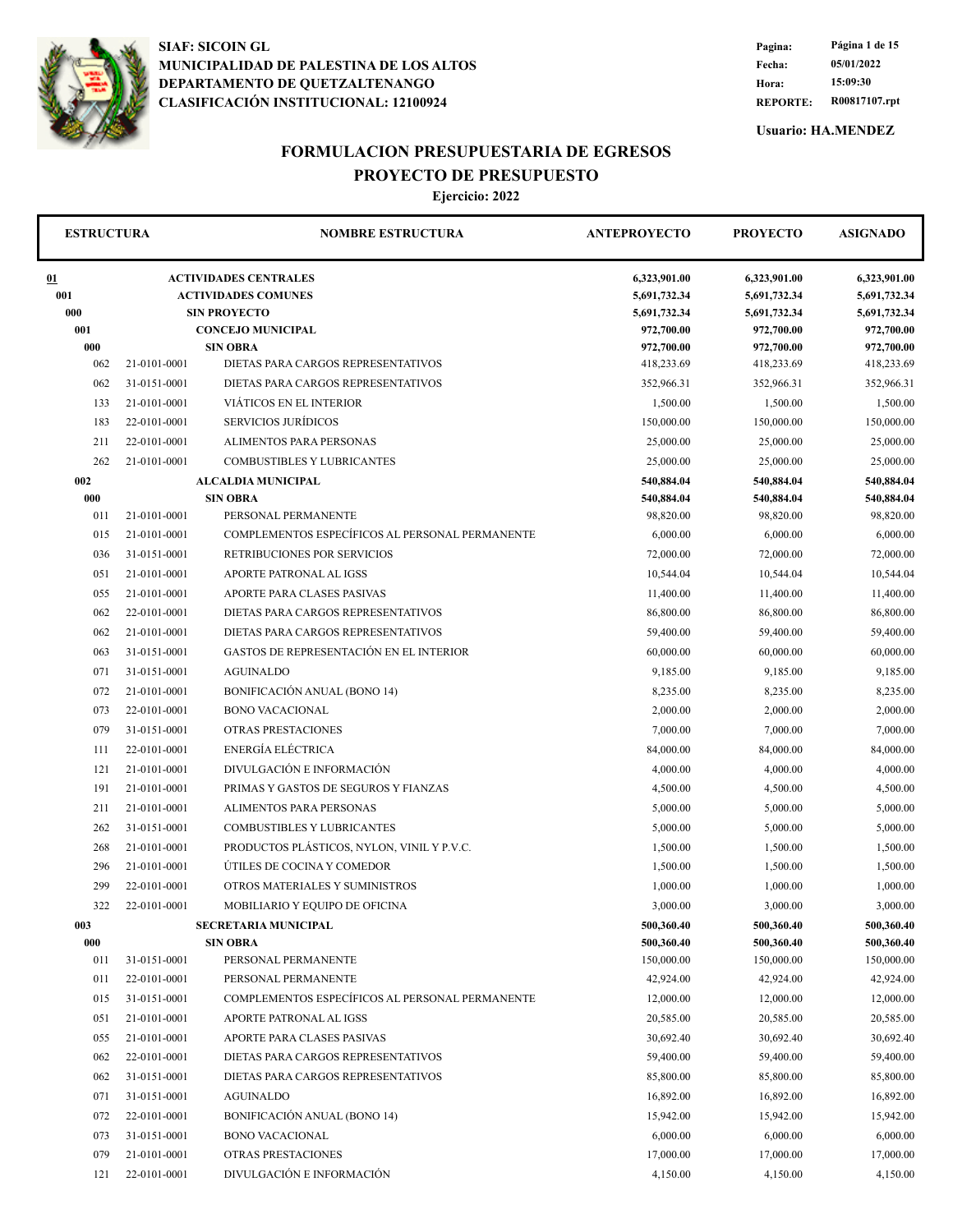

**REPORTE: R00817107.rpt Hora: 15:09:30 Fecha: 05/01/2022 Pagina: Página 2 de 15**

**Usuario: HA.MENDEZ**

## **FORMULACION PRESUPUESTARIA DE EGRESOS PROYECTO DE PRESUPUESTO**

| <b>ESTRUCTURA</b> |              | <b>NOMBRE ESTRUCTURA</b>                               | <b>ANTEPROYECTO</b> | <b>PROYECTO</b> | <b>ASIGNADO</b> |
|-------------------|--------------|--------------------------------------------------------|---------------------|-----------------|-----------------|
| 133               | 31-0151-0001 | VIÁTICOS EN EL INTERIOR                                | 1,500.00            | 1,500.00        | 1,500.00        |
| 168               | 31-0151-0001 | MANTENIMIENTO Y REPARACIÓN DE EQUIPO DE CÓMPUTO        | 300.00              | 300.00          | 300.00          |
| 195               | 31-0151-0001 | <b>IMPUESTOS, DERECHOS Y TASAS</b>                     | 1,500.00            | 1,500.00        | 1,500.00        |
| 241               | 31-0151-0001 | PAPEL DE ESCRITORIO                                    | 2,000.00            | 2,000.00        | 2,000.00        |
| 244               | 22-0101-0001 | PRODUCTOS DE ARTES GRÁFICAS                            | 375.00              | 375.00          | 375.00          |
| 262               | 31-0151-0001 | COMBUSTIBLES Y LUBRICANTES                             | 1,500.00            | 1,500.00        | 1,500.00        |
| 267               | 22-0101-0001 | TINTES, PINTURAS Y COLORANTES                          | 3,000.00            | 3,000.00        | 3,000.00        |
| 291               | 22-0101-0001 | ÚTILES DE OFICINA                                      | 1,000.00            | 1,000.00        | 1,000.00        |
| 322               | 22-0101-0001 | MOBILIARIO Y EQUIPO DE OFICINA                         | 1,800.00            | 1,800.00        | 1,800.00        |
| 328               | 22-0101-0001 | EQUIPO DE CÓMPUTO                                      | 16,000.00           | 16,000.00       | 16,000.00       |
| 413               | 31-0151-0001 | INDEMNIZACIONES AL PERSONAL                            | 5,000.00            | 5,000.00        | 5,000.00        |
| 415               | 21-0101-0001 | VACACIONES PAGADAS POR RETIRO                          | 5,000.00            | 5,000.00        | 5,000.00        |
| 004               |              | ADMINISTRACION FINANCIERA INTEGRADA MUNICIPAL          | 1,063,490.00        | 1,063,490.00    | 1,063,490.00    |
| 000               |              | <b>SIN OBRA</b>                                        | 1,063,490.00        | 1,063,490.00    | 1,063,490.00    |
| 011               | 31-0151-0001 | PERSONAL PERMANENTE                                    | 186,973.52          | 186,973.52      | 186,973.52      |
| 011               | 21-0101-0001 | PERSONAL PERMANENTE                                    | 219,685.00          | 219,685.00      | 219,685.00      |
| 015               | 31-0151-0001 | COMPLEMENTOS ESPECÍFICOS AL PERSONAL PERMANENTE        | 39,000.00           | 39,000.00       | 39,000.00       |
| 022               | 31-0151-0001 | PERSONAL POR CONTRATO                                  | 44,738.52           | 44,738.52       | 44,738.52       |
| 031               | 21-0101-0001 | <b>JORNALES</b>                                        | 73,500.00           | 73,500.00       | 73,500.00       |
| 051               | 21-0101-0001 | APORTE PATRONAL AL IGSS                                | 54,198.64           | 54,198.64       | 54,198.64       |
| 055               | 21-0101-0001 | APORTE PARA CLASES PASIVAS                             | 64,446.48           | 64,446.48       | 64,446.48       |
| 071               | 31-0151-0001 | <b>AGUINALDO</b>                                       | 38,566.42           | 38,566.42       | 38,566.42       |
| 072               | 31-0151-0001 | <b>BONIFICACIÓN ANUAL (BONO 14)</b>                    | 37,781.42           | 37,781.42       | 37,781.42       |
| 073               | 31-0151-0001 | <b>BONO VACACIONAL</b>                                 | 16,000.00           | 16,000.00       | 16,000.00       |
| 079               | 22-0101-0001 | OTRAS PRESTACIONES                                     | 20,000.00           | 20,000.00       | 20,000.00       |
| 079               | 21-0101-0001 | OTRAS PRESTACIONES                                     | 22,000.00           | 22,000.00       | 22,000.00       |
| 113               | 22-0101-0001 | <b>TELEFONÍA</b>                                       | 23,400.00           | 23,400.00       | 23,400.00       |
| 113               | 31-0151-0001 | <b>TELEFONÍA</b>                                       | 23,400.00           | 23,400.00       | 23,400.00       |
| 122               | 31-0151-0001 | IMPRESIÓN, ENCUADERNACIÓN Y REPRODUCCIÓN               | 5,000.00            | 5,000.00        | 5,000.00        |
| 133               | 31-0151-0001 | VIÁTICOS EN EL INTERIOR                                | 5,100.00            | 5,100.00        | 5,100.00        |
| 168               | 31-0151-0001 | MANTENIMIENTO Y REPARACIÓN DE EQUIPO DE CÓMPUTO        | 300.00              | 300.00          | 300.00          |
| 184               | 31-0151-0001 | SERVICIOS ECONÓMICOS, FINANCIEROS, CONTABLES Y DE AUDI | 18,000.00           | 18,000.00       | 18,000.00       |
| 184               | 22-0101-0001 | SERVICIOS ECONÓMICOS, FINANCIEROS, CONTABLES Y DE AUDI | 27,500.00           | 27,500.00       | 27,500.00       |
| 186               | 22-0101-0001 | SERVICIOS DE INFORMÁTICA Y SISTEMAS COMPUTARIZADOS     | 12,000.00           | 12,000.00       | 12,000.00       |
| 195               | 22-0101-0001 | <b>IMPUESTOS, DERECHOS Y TASAS</b>                     | 2,000.00            | 2,000.00        | 2,000.00        |
| 211               | 31-0151-0001 | ALIMENTOS PARA PERSONAS                                | 3,000.00            | 3,000.00        | 3,000.00        |
| 241               | 22-0101-0001 | PAPEL DE ESCRITORIO                                    | 12,000.00           | 12,000.00       | 12,000.00       |
| 243               | 31-0151-0001 | PRODUCTOS DE PAPEL O CARTÓN                            | 8,000.00            | 8,000.00        | 8,000.00        |
| 244               | 31-0151-0001 | PRODUCTOS DE ARTES GRÁFICAS                            | 500.00              | 500.00          | 500.00          |
| 245               | 31-0151-0001 | LIBROS, REVISTAS Y PERIÓDICOS                          | 400.00              | 400.00          | 400.00          |
| 262               | 22-0101-0001 | COMBUSTIBLES Y LUBRICANTES                             | 3,500.00            | 3,500.00        | 3,500.00        |
| 267               | 22-0101-0001 | TINTES, PINTURAS Y COLORANTES                          | 3,000.00            | 3,000.00        | 3,000.00        |
| 268               | 22-0101-0001 | PRODUCTOS PLÁSTICOS, NYLON, VINIL Y P.V.C.             | 3,000.00            | 3,000.00        | 3,000.00        |
| 291               | 31-0151-0001 | ÚTILES DE OFICINA                                      | 2,000.00            | 2,000.00        | 2,000.00        |
| 292               | 22-0101-0001 | PRODUCTOS SANITARIOS, DE LIMPIEZA Y DE USO PERSONAL    | 3,000.00            | 3,000.00        | 3,000.00        |
| 299               | 31-0151-0001 | OTROS MATERIALES Y SUMINISTROS                         | 20,000.00           | 20,000.00       | 20,000.00       |
| 322               | 22-0101-0001 | MOBILIARIO Y EQUIPO DE OFICINA                         | 18,000.00           | 18,000.00       | 18,000.00       |
| 328               | 22-0101-0001 | EQUIPO DE CÓMPUTO                                      | 37,500.00           | 37,500.00       | 37,500.00       |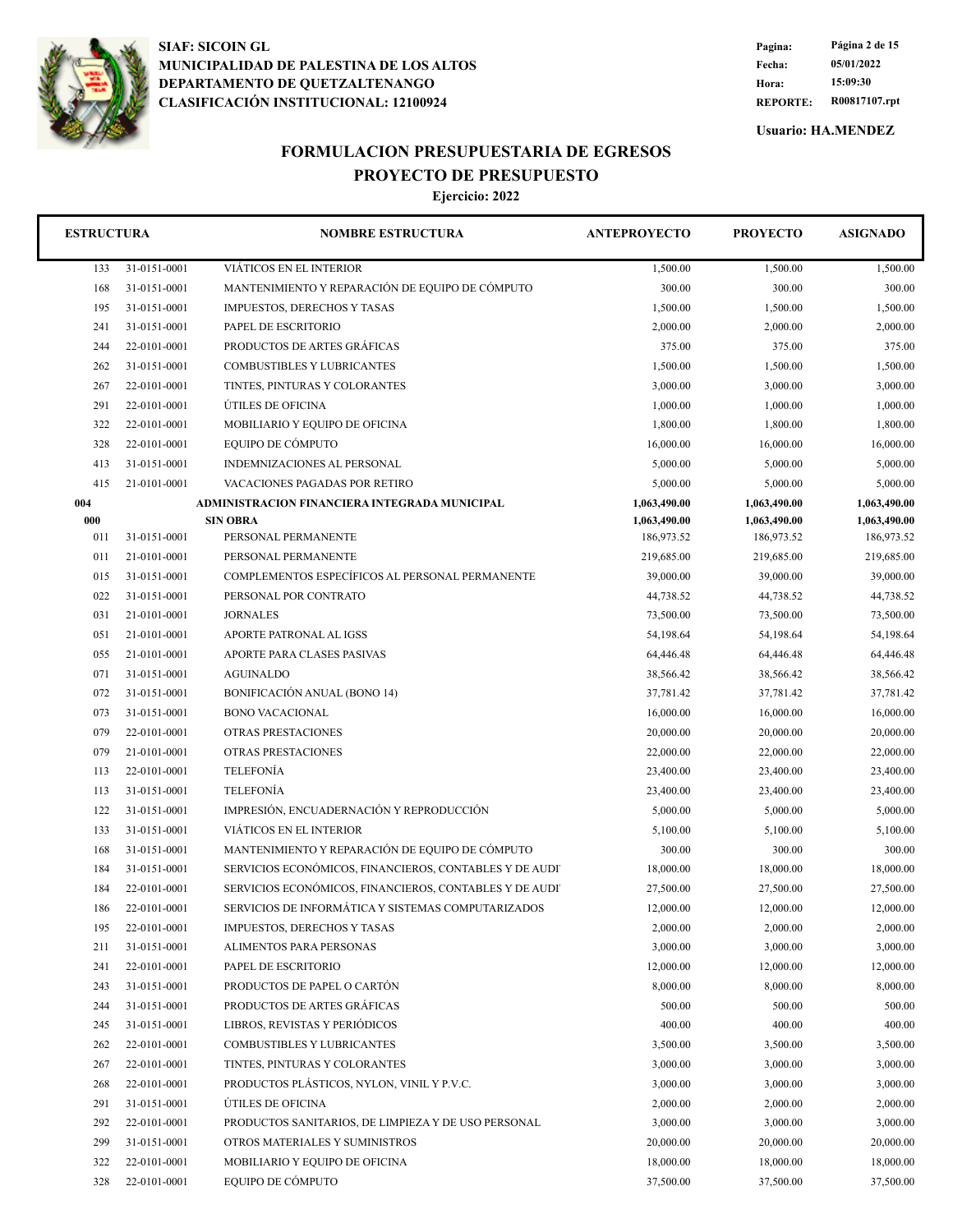

**REPORTE: R00817107.rpt Hora: 15:09:30 Fecha: 05/01/2022 Pagina: Página 3 de 15**

**Usuario: HA.MENDEZ**

## **FORMULACION PRESUPUESTARIA DE EGRESOS PROYECTO DE PRESUPUESTO**

| <b>ESTRUCTURA</b> |              | <b>NOMBRE ESTRUCTURA</b>                        | <b>ANTEPROYECTO</b> | <b>PROYECTO</b> | <b>ASIGNADO</b> |
|-------------------|--------------|-------------------------------------------------|---------------------|-----------------|-----------------|
| 329               | 22-0101-0001 | OTRAS MAQUINARIAS Y EQUIPOS                     | 6,000.00            | 6,000.00        | 6,000.00        |
| 413               | 21-0101-0001 | INDEMNIZACIONES AL PERSONAL                     | 5,000.00            | 5,000.00        | 5,000.00        |
| 415               | 31-0151-0001 | VACACIONES PAGADAS POR RETIRO                   | 5,000.00            | 5,000.00        | 5,000.00        |
| 005               |              | DIRECCION MUNICIPAL DE PLANIFICACION            | 289,739.82          | 289,739.82      | 289,739.82      |
| 000               |              | <b>SIN OBRA</b>                                 | 289,739.82          | 289,739.82      | 289,739.82      |
| 011               | 21-0101-0001 | PERSONAL PERMANENTE                             | 135,204.00          | 135,204.00      | 135,204.00      |
| 015               | 22-0101-0001 | COMPLEMENTOS ESPECÍFICOS AL PERSONAL PERMANENTE | 9,000.00            | 9,000.00        | 9,000.00        |
| 022               | 21-0101-0001 | PERSONAL POR CONTRATO                           | 35,521.20           | 35,521.20       | 35,521.20       |
| 051               | 31-0151-0001 | APORTE PATRONAL AL IGSS                         | 18,215.00           | 18,215.00       | 18,215.00       |
| 055               | 31-0151-0001 | APORTE PARA CLASES PASIVAS                      | 17,080.52           | 17,080.52       | 17,080.52       |
| 071               | 21-0101-0001 | <b>AGUINALDO</b>                                | 14,227.10           | 14,227.10       | 14,227.10       |
| 072               | 31-0151-0001 | BONIFICACIÓN ANUAL (BONO 14)                    | 14,392.00           | 14,392.00       | 14,392.00       |
| 073               | 21-0101-0001 | <b>BONO VACACIONAL</b>                          | 6,000.00            | 6,000.00        | 6,000.00        |
| 079               | 31-0151-0001 | OTRAS PRESTACIONES                              | 15,000.00           | 15,000.00       | 15,000.00       |
| 133               | 21-0101-0001 | VIÁTICOS EN EL INTERIOR                         | 3,300.00            | 3,300.00        | 3,300.00        |
| 168               | 21-0101-0001 | MANTENIMIENTO Y REPARACIÓN DE EQUIPO DE CÓMPUTO | 300.00              | 300.00          | 300.00          |
| 241               | 21-0101-0001 | PAPEL DE ESCRITORIO                             | 400.00              | 400.00          | 400.00          |
| 262               | 22-0101-0001 | COMBUSTIBLES Y LUBRICANTES                      | 4,000.00            | 4,000.00        | 4,000.00        |
| 267               | 21-0101-0001 | TINTES, PINTURAS Y COLORANTES                   | 1,000.00            | 1,000.00        | 1,000.00        |
| 291               | 22-0101-0001 | ÚTILES DE OFICINA                               | 500.00              | 500.00          | 500.00          |
| 299               | 21-0101-0001 | OTROS MATERIALES Y SUMINISTROS                  | 600.00              | 600.00          | 600.00          |
| 322               | 22-0101-0001 | MOBILIARIO Y EQUIPO DE OFICINA                  | 3,000.00            | 3,000.00        | 3,000.00        |
| 328               | 22-0101-0001 | EQUIPO DE CÓMPUTO                               | 12,000.00           | 12,000.00       | 12,000.00       |
| 006               |              | OFICINA FORESTAL MUNICIPAL                      | 248,911.84          | 248,911.84      | 248,911.84      |
| 000               |              | <b>SIN OBRA</b>                                 | 248,911.84          | 248,911.84      | 248,911.84      |
| 011               | 31-0151-0001 | PERSONAL PERMANENTE                             | 152,988.00          | 152,988.00      | 152,988.00      |
| 015               | 21-0101-0001 | COMPLEMENTOS ESPECÍFICOS AL PERSONAL PERMANENTE | 9,000.00            | 9,000.00        | 9,000.00        |
| 051               | 31-0151-0001 | APORTE PATRONAL AL IGSS                         | 16,325.84           | 16,325.84       | 16,325.84       |
| 055               | 31-0151-0001 | APORTE PARA CLASES PASIVAS                      | 15,300.00           | 15,300.00       | 15,300.00       |
| 071               | 21-0101-0001 | <b>AGUINALDO</b>                                | 12,749.00           | 12,749.00       | 12,749.00       |
| 072               | 31-0151-0001 | <b>BONIFICACIÓN ANUAL (BONO 14)</b>             | 12,749.00           | 12,749.00       | 12,749.00       |
| 073               | 31-0151-0001 | <b>BONO VACACIONAL</b>                          | 6,000.00            | 6,000.00        | 6,000.00        |
| 079               | 21-0101-0001 | <b>OTRAS PRESTACIONES</b>                       | 15,000.00           | 15,000.00       | 15,000.00       |
| 133               | 21-0101-0001 | VIÁTICOS EN EL INTERIOR                         | 1,000.00            | 1,000.00        | 1.000.00        |
| 241               | 21-0101-0001 | PAPEL DE ESCRITORIO                             | 400.00              | 400.00          | 400.00          |
| 262               | 22-0101-0001 | COMBUSTIBLES Y LUBRICANTES                      | 3,000.00            | 3,000.00        | 3,000.00        |
| 267               | 31-0151-0001 | TINTES, PINTURAS Y COLORANTES                   | 400.00              | 400.00          | 400.00          |
| 291               | 21-0101-0001 | ÚTILES DE OFICINA                               | 500.00              | 500.00          | 500.00          |
| 322               | 22-0101-0001 | MOBILIARIO Y EQUIPO DE OFICINA                  | 1,700.00            | 1,700.00        | 1,700.00        |
| 328               | 22-0101-0001 | EQUIPO DE CÓMPUTO                               | 1,800.00            | 1,800.00        | 1,800.00        |
| 007               |              | OFICINA DE SERVICIOS GENERALES MUNICIPAL        | 1,891,825.24        | 1,891,825.24    | 1,891,825.24    |
| 000               |              | <b>SIN OBRA</b>                                 | 1,891,825.24        | 1,891,825.24    | 1,891,825.24    |
| 011               | 21-0101-0001 | PERSONAL PERMANENTE                             | 800,000.00          | 800,000.00      | 800,000.00      |
| 011               | 31-0151-0001 | PERSONAL PERMANENTE                             | 221,691.64          | 221,691.64      | 221,691.64      |
| 015               | 31-0151-0001 | COMPLEMENTOS ESPECÍFICOS AL PERSONAL PERMANENTE | 84,000.00           | 84,000.00       | 84,000.00       |
| 022               | 31-0151-0001 | PERSONAL POR CONTRATO                           | 77,220.00           | 77,220.00       | 77,220.00       |
| 031               | 31-0151-0001 | <b>JORNALES</b>                                 | 28,300.00           | 28,300.00       | 28,300.00       |
| 051               | 31-0151-0001 | APORTE PATRONAL AL IGSS                         | 125,300.00          | 125,300.00      | 125,300.00      |
| 055               | 31-0151-0001 | APORTE PARA CLASES PASIVAS                      | 130,500.00          | 130,500.00      | 130,500.00      |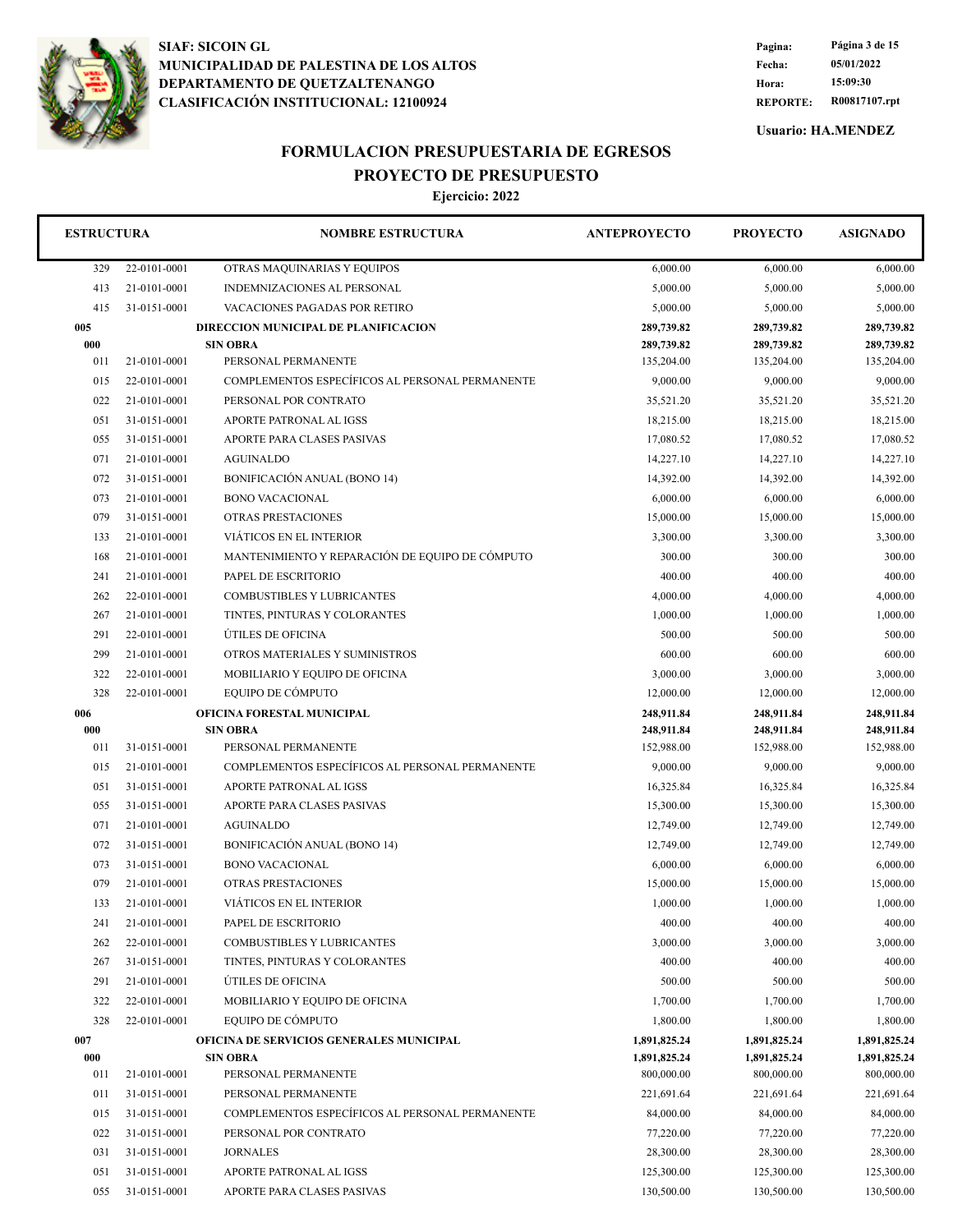

**REPORTE: R00817107.rpt Hora: 15:09:30 Fecha: 05/01/2022 Pagina: Página 4 de 15**

**Usuario: HA.MENDEZ**

## **FORMULACION PRESUPUESTARIA DE EGRESOS PROYECTO DE PRESUPUESTO**

| <b>ESTRUCTURA</b> |              | <b>NOMBRE ESTRUCTURA</b>                           | <b>ANTEPROYECTO</b>    | <b>PROYECTO</b>        | <b>ASIGNADO</b>        |
|-------------------|--------------|----------------------------------------------------|------------------------|------------------------|------------------------|
| 071               | 31-0151-0001 | <b>AGUINALDO</b>                                   | 92,525.97              | 92,525.97              | 92,525.97              |
| 072               | 21-0101-0001 | <b>BONIFICACIÓN ANUAL (BONO 14)</b>                | 91,575.97              | 91,575.97              | 91,575.97              |
| 073               | 21-0101-0001 | <b>BONO VACACIONAL</b>                             | 48,000.00              | 48,000.00              | 48,000.00              |
| 079               | 29-0101-0002 | OTRAS PRESTACIONES                                 | 1,035.00               | 1,035.00               | 1,035.00               |
| 079               | 21-0101-0001 | OTRAS PRESTACIONES                                 | 9,866.00               | 9,866.00               | 9,866.00               |
| 079               | 22-0101-0001 | OTRAS PRESTACIONES                                 | 111,099.00             | 111,099.00             | 111,099.00             |
| 133               | 21-0101-0001 | VIÁTICOS EN EL INTERIOR                            | 3,300.00               | 3,300.00               | 3,300.00               |
| 165               | 21-0101-0001 | MANTENIMIENTO Y REPARACIÓN DE MEDIOS DE TRANSPORTE | 30,000.00              | 30,000.00              | 30,000.00              |
| 168               | 22-0101-0001 | MANTENIMIENTO Y REPARACIÓN DE EQUIPO DE CÓMPUTO    | 300.00                 | 300.00                 | 300.00                 |
| 241               | 31-0151-0001 | PAPEL DE ESCRITORIO                                | 611.66                 | 611.66                 | 611.66                 |
| 262               | 21-0101-0001 | <b>COMBUSTIBLES Y LUBRICANTES</b>                  | 5,000.00               | 5,000.00               | 5,000.00               |
| 267               | 31-0151-0001 | TINTES, PINTURAS Y COLORANTES                      | 1,000.00               | 1,000.00               | 1,000.00               |
| 268               | 31-0151-0001 | PRODUCTOS PLÁSTICOS, NYLON, VINIL Y P.V.C.         | 1,000.00               | 1,000.00               | 1,000.00               |
| 291               | 31-0151-0001 | ÚTILES DE OFICINA                                  | 1,000.00               | 1,000.00               | 1,000.00               |
| 299               | 22-0101-0001 | OTROS MATERIALES Y SUMINISTROS                     | 500.00                 | 500.00                 | 500.00                 |
| 322               | 22-0101-0001 | MOBILIARIO Y EQUIPO DE OFICINA                     | 6,000.00               | 6,000.00               | 6,000.00               |
| 328               | 22-0101-0001 | EQUIPO DE CÓMPUTO                                  | 10,000.00              | 10,000.00              | 10,000.00              |
| 329               | 22-0101-0001 | OTRAS MAQUINARIAS Y EQUIPOS                        | 2,000.00               | 2,000.00               | 2,000.00               |
| 413               | 21-0101-0001 | INDEMNIZACIONES AL PERSONAL                        | 5,000.00               | 5,000.00               | 5,000.00               |
| 415               | 31-0151-0001 | VACACIONES PAGADAS POR RETIRO                      | 5,000.00               | 5,000.00               | 5,000.00               |
| 008               |              | <b>RECURSOS HUMANOS</b>                            | 183,821.00             | 183,821.00             | 183,821.00             |
| 000               |              | <b>SIN OBRA</b>                                    | 183,821.00             | 183,821.00             | 183,821.00             |
| 011               | 31-0151-0001 | PERSONAL PERMANENTE                                | 49,860.00              | 49,860.00              | 49,860.00              |
| 015               | 29-0101-0002 | COMPLEMENTOS ESPECÍFICOS AL PERSONAL PERMANENTE    | 3,000.00               | 3,000.00               | 3,000.00               |
| 022               | 31-0151-0001 | PERSONAL POR CONTRATO                              | 30,000.00              | 30,000.00              | 30,000.00              |
| 051               | 31-0151-0001 | APORTE PATRONAL AL IGSS                            | 9,000.00               | 9,000.00               | 9,000.00               |
| 055               | 31-0151-0001 | APORTE PARA CLASES PASIVAS                         | 9,000.00               | 9,000.00               | 9,000.00               |
| 071               | 31-0151-0001 | <b>AGUINALDO</b>                                   | 4,155.00               | 4,155.00               | 4,155.00               |
| 072               | 31-0151-0001 | <b>BONIFICACIÓN ANUAL (BONO 14)</b>                | 4,155.00               | 4,155.00               | 4,155.00               |
| 073               | 31-0151-0001 | <b>BONO VACACIONAL</b>                             | 2,000.00               | 2,000.00               | 2,000.00               |
| 079               | 31-0151-0001 | OTRAS PRESTACIONES                                 | 5,000.00               | 5,000.00               | 5,000.00               |
| 133               | 31-0151-0001 | VIÁTICOS EN EL INTERIOR                            | 1,500.00               | 1,500.00               | 1,500.00               |
| 168               | 31-0151-0001 | MANTENIMIENTO Y REPARACIÓN DE EQUIPO DE CÓMPUTO    | 21,500.00              | 21,500.00              | 21,500.00              |
| 211               | 31-0151-0001 | <b>ALIMENTOS PARA PERSONAS</b>                     | 10,000.00              | 10,000.00              | 10,000.00              |
| 211               | 21-0101-0001 | ALIMENTOS PARA PERSONAS                            | 20,000.00              | 20,000.00              | 20,000.00              |
| 241               | 31-0151-0001 | PAPEL DE ESCRITORIO                                | 200.00                 | 200.00                 | 200.00                 |
| 262               | 21-0101-0001 | <b>COMBUSTIBLES Y LUBRICANTES</b>                  | 3,000.00               | 3,000.00               | 3,000.00               |
| 267               | 31-0151-0001 | TINTES, PINTURAS Y COLORANTES                      | 300.00                 | 300.00                 | 300.00                 |
| 291               | 31-0151-0001 | ÚTILES DE OFICINA                                  | 500.00                 | 500.00                 | 500.00                 |
| 322               | 22-0101-0001 | MOBILIARIO Y EQUIPO DE OFICINA                     | 5,000.00               | 5,000.00               | 5,000.00               |
| 328               | 22-0101-0001 | EOUIPO DE CÓMPUTO                                  | 5,651.00               | 5,651.00               | 5,651.00               |
| 002               |              | <b>ACTIVIDADES DE PROYECCION SOCIAL</b>            | 328,907.46             | 328,907.46             | 328,907.46             |
| 000               |              | <b>SIN PROYECTO</b>                                | 328,907.46             | 328,907.46             | 328,907.46             |
| 001<br>000        |              | DIRECCION MUNICIPAL DE LA MUJER                    | 96,226.36<br>96,226.36 | 96,226.36              | 96,226.36<br>96,226.36 |
| 011               | 31-0151-0001 | <b>SIN OBRA</b><br>PERSONAL PERMANENTE             | 46,620.00              | 96,226.36<br>46,620.00 | 46,620.00              |
| 015               | 29-0101-0002 | COMPLEMENTOS ESPECÍFICOS AL PERSONAL PERMANENTE    | 3,000.00               | 3,000.00               | 3,000.00               |
| 051               | 31-0151-0001 | APORTE PATRONAL AL IGSS                            | 4,974.36               | 4,974.36               | 4,974.36               |
| 055               | 31-0151-0001 | APORTE PARA CLASES PASIVAS                         | 4,662.00               | 4,662.00               | 4,662.00               |
|                   |              |                                                    |                        |                        |                        |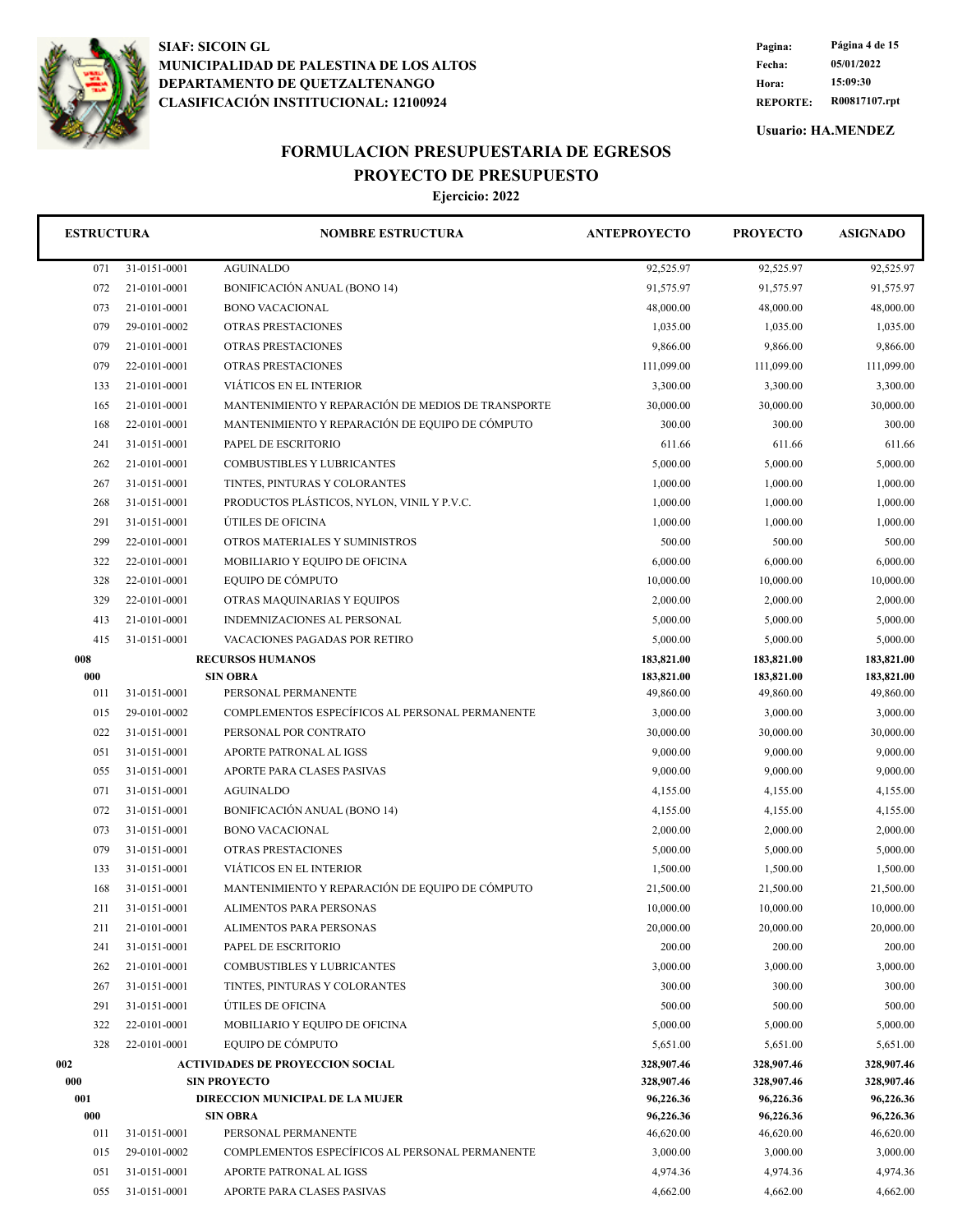

**REPORTE: R00817107.rpt Hora: 15:09:30 Fecha: 05/01/2022 Pagina: Página 5 de 15**

**Usuario: HA.MENDEZ**

# **FORMULACION PRESUPUESTARIA DE EGRESOS**

**PROYECTO DE PRESUPUESTO Ejercicio: 2022**

| EJEFCICIO: 2022 |  |
|-----------------|--|
|                 |  |

| <b>ESTRUCTURA</b> |              | <b>NOMBRE ESTRUCTURA</b>                                  | <b>ANTEPROYECTO</b>      | <b>PROYECTO</b>          | <b>ASIGNADO</b>          |
|-------------------|--------------|-----------------------------------------------------------|--------------------------|--------------------------|--------------------------|
| 071               | 31-0151-0001 | <b>AGUINALDO</b>                                          | 3,885.00                 | 3,885.00                 | 3,885.00                 |
| 072               | 31-0151-0001 | <b>BONIFICACIÓN ANUAL (BONO 14)</b>                       | 3,885.00                 | 3,885.00                 | 3,885.00                 |
| 073               | 31-0151-0001 | <b>BONO VACACIONAL</b>                                    | 2,000.00                 | 2,000.00                 | 2,000.00                 |
| 079               | 31-0151-0001 | <b>OTRAS PRESTACIONES</b>                                 | 5,000.00                 | 5,000.00                 | 5,000.00                 |
| 133               | 31-0151-0001 | VIÁTICOS EN EL INTERIOR                                   | 1,500.00                 | 1,500.00                 | 1,500.00                 |
| 241               | 31-0151-0001 | PAPEL DE ESCRITORIO                                       | 200.00                   | 200.00                   | 200.00                   |
| 291               | 31-0151-0001 | ÚTILES DE OFICINA                                         | 600.00                   | 600.00                   | 600.00                   |
| 322               | 22-0101-0001 | MOBILIARIO Y EQUIPO DE OFICINA                            | 2,400.00                 | 2,400.00                 | 2,400.00                 |
| 328               | 22-0101-0001 | EQUIPO DE CÓMPUTO                                         | 7,000.00                 | 7,000.00                 | 7,000.00                 |
| 329               | 22-0101-0001 | OTRAS MAQUINARIAS Y EQUIPOS                               | 10,500.00                | 10,500.00                | 10,500.00                |
| 002               |              | OFICINA MUNICIPAL DE LA NIÑEZ, ADOLESCENCIA, JUVENTUD Y A | 148,526.58               | 148,526.58               | 148,526.58               |
| 000               |              | <b>SIN OBRA</b>                                           | 148,526.58               | 148,526.58               | 148,526.58               |
| 011               | 31-0151-0001 | PERSONAL PERMANENTE                                       | 93,002.52                | 93,002.52                | 93,002.52                |
| 015               | 29-0101-0002 | COMPLEMENTOS ESPECÍFICOS AL PERSONAL PERMANENTE           | 6,000.00                 | 6,000.00                 | 6,000.00                 |
| 051               | 21-0101-0001 | APORTE PATRONAL AL IGSS                                   | 9,923.40                 | 9,923.40                 | 9,923.40                 |
| 055               | 21-0101-0001 | APORTE PARA CLASES PASIVAS                                | 9,300.24                 | 9,300.24                 | 9,300.24                 |
| 071               | 31-0151-0001 | <b>AGUINALDO</b>                                          | 7,750.21                 | 7,750.21                 | 7,750.21                 |
| 072               | 31-0151-0001 | BONIFICACIÓN ANUAL (BONO 14)                              | 7,750.21                 | 7,750.21                 | 7,750.21                 |
| 073               | 31-0151-0001 | <b>BONO VACACIONAL</b>                                    | 4,000.00                 | 4,000.00                 | 4,000.00                 |
| 079               | 31-0151-0001 | OTRAS PRESTACIONES                                        | 10,000.00                | 10,000.00                | 10,000.00                |
| 133               | 31-0151-0001 | VIÁTICOS EN EL INTERIOR                                   | 800.00                   | 800.00                   | 800.00                   |
| 003               |              | UNIDAD DE DESARROLLO ENONÓMICO MUNICIPAL                  | 84,154.52                | 84,154.52                | 84,154.52                |
| 000               |              | <b>SIN OBRA</b>                                           | 84,154.52                | 84,154.52                | 84,154.52                |
| 011               | 31-0151-0001 | PERSONAL PERMANENTE                                       | 52,320.00                | 52,320.00                | 52,320.00                |
| 015               | 29-0101-0002 | COMPLEMENTOS ESPECÍFICOS AL PERSONAL PERMANENTE           | 3,000.00                 | 3,000.00                 | 3,000.00                 |
| 051               | 21-0101-0001 | APORTE PATRONAL AL IGSS                                   | 5,582.52                 | 5,582.52                 | 5,582.52                 |
| 055               | 21-0101-0001 | APORTE PARA CLASES PASIVAS                                | 5,232.00                 | 5,232.00                 | 5,232.00                 |
| 071               | 31-0151-0001 | <b>AGUINALDO</b>                                          | 4,360.00                 | 4,360.00                 | 4,360.00                 |
| 072               | 31-0151-0001 | BONIFICACIÓN ANUAL (BONO 14)                              | 4,360.00                 | 4,360.00                 | 4,360.00                 |
| 073               | 31-0151-0001 | <b>BONO VACACIONAL</b>                                    | 2,000.00                 | 2,000.00                 | 2,000.00                 |
| 079               | 31-0151-0001 | OTRAS PRESTACIONES                                        | 5,000.00                 | 5,000.00                 | 5,000.00                 |
| 133               | 31-0151-0001 | VIÁTICOS EN EL INTERIOR                                   | 800.00                   | 800.00                   | 800.00                   |
| 328               | 22-0101-0001 | EQUIPO DE CÓMPUTO                                         | 1,500.00                 | 1,500.00                 | 1,500.00                 |
| 003               |              | APOYO A PROGRAMAS DE INVERSIÓN                            | 303,261.20               | 303,261.20               | 303,261.20               |
| 000               |              | <b>SIN PROYECTO</b>                                       | 303,261.20               | 303,261.20               | 303,261.20               |
| 001<br>000        |              | DEPARTAMENTO DE AGUA Y SANEAMIENTO<br><b>SIN OBRA</b>     | 218,913.36<br>218,913.36 | 218,913.36<br>218,913.36 | 218,913.36<br>218,913.36 |
| 011               | 31-0151-0001 | PERSONAL PERMANENTE                                       | 99,000.00                | 99,000.00                | 99,000.00                |
| 015               | 21-0101-0001 | COMPLEMENTOS ESPECÍFICOS AL PERSONAL PERMANENTE           | 12,000.00                | 12,000.00                | 12,000.00                |
| 051               | 31-0151-0001 | APORTE PATRONAL AL IGSS                                   | 10,563.36                | 10,563.36                | 10,563.36                |
| 055               | 31-0151-0001 | APORTE PARA CLASES PASIVAS                                | 32,700.00                | 32,700.00                | 32,700.00                |
| 071               | 31-0151-0001 | AGUINALDO                                                 | 10,150.00                | 10,150.00                | 10,150.00                |
| 072               | 31-0151-0001 | <b>BONIFICACIÓN ANUAL (BONO 14)</b>                       | 8,500.00                 | 8,500.00                 | 8,500.00                 |
| 073               | 31-0151-0001 | <b>BONO VACACIONAL</b>                                    | 4,000.00                 | 4,000.00                 | 4,000.00                 |
| 079               | 31-0151-0001 | OTRAS PRESTACIONES                                        | 14,000.00                | 14,000.00                | 14,000.00                |
| 133               | 21-0101-0001 | VIÁTICOS EN EL INTERIOR                                   | 1,000.00                 | 1,000.00                 | 1,000.00                 |
| 211               | 31-0151-0001 | ALIMENTOS PARA PERSONAS                                   | 1,000.00                 | 1,000.00                 | 1,000.00                 |
| 241               | 31-0151-0001 | PAPEL DE ESCRITORIO                                       | 400.00                   | 400.00                   | 400.00                   |
| 262               | 31-0151-0001 | COMBUSTIBLES Y LUBRICANTES                                | 3,000.00                 | 3,000.00                 | 3,000.00                 |
|                   |              |                                                           |                          |                          |                          |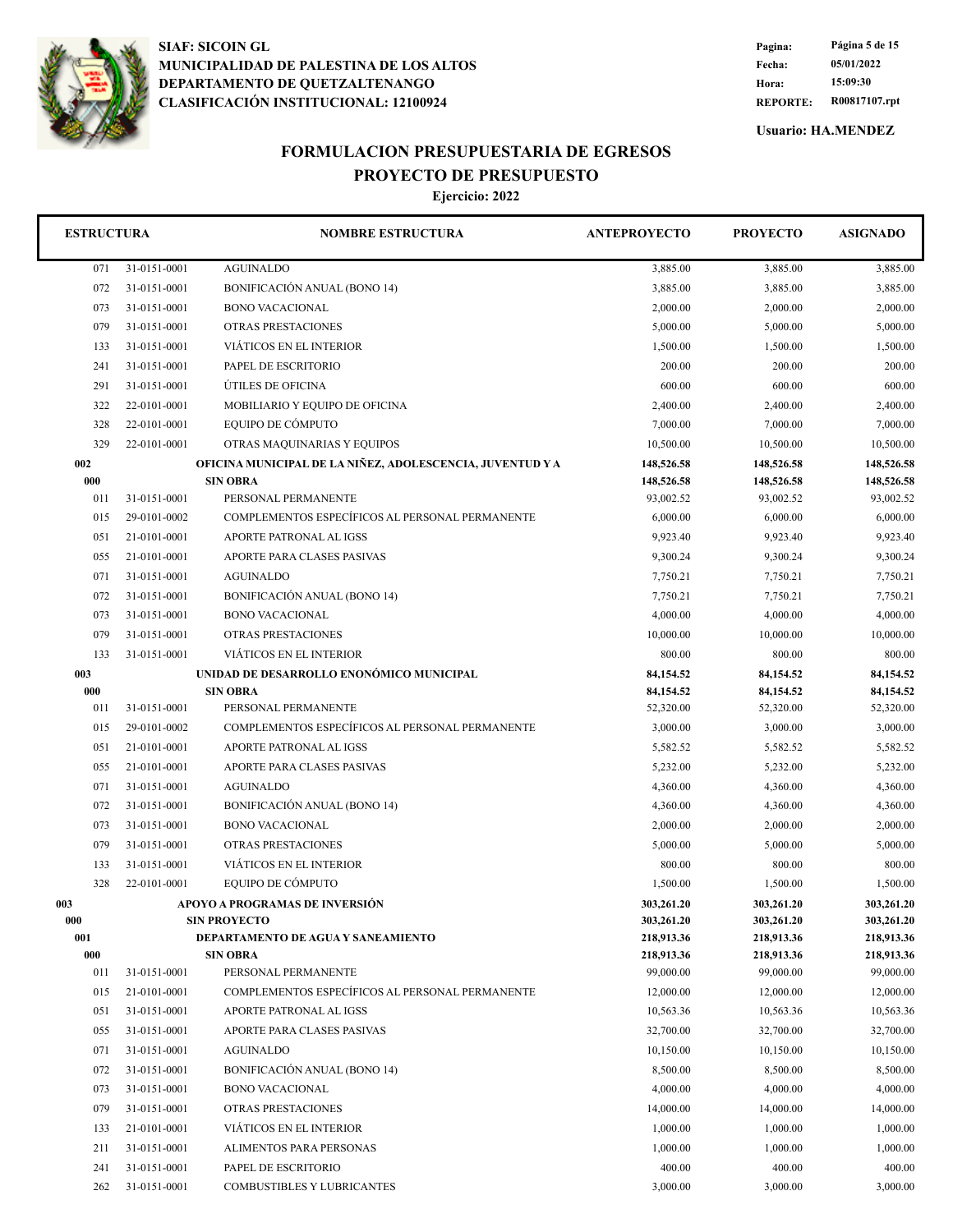

**REPORTE: R00817107.rpt Hora: 15:09:30 Fecha: 05/01/2022 Pagina: Página 6 de 15**

**Usuario: HA.MENDEZ**

## **FORMULACION PRESUPUESTARIA DE EGRESOS PROYECTO DE PRESUPUESTO**

| <b>ESTRUCTURA</b> |              | <b>NOMBRE ESTRUCTURA</b>                                                              | <b>ANTEPROYECTO</b>  | <b>PROYECTO</b>      | <b>ASIGNADO</b>      |
|-------------------|--------------|---------------------------------------------------------------------------------------|----------------------|----------------------|----------------------|
| 291               | 31-0151-0001 | ÚTILES DE OFICINA                                                                     | 600.00               | 600.00               | 600.00               |
| 322               | 22-0101-0001 | MOBILIARIO Y EQUIPO DE OFICINA                                                        | 4,000.00             | 4,000.00             | 4,000.00             |
| 328               | 22-0101-0001 | EOUIPO DE CÓMPUTO                                                                     | 8,000.00             | 8,000.00             | 8,000.00             |
| 413               | 21-0101-0001 | INDEMNIZACIONES AL PERSONAL                                                           | 5,000.00             | 5,000.00             | 5,000.00             |
| 415               | 31-0151-0001 | VACACIONES PAGADAS POR RETIRO                                                         | 5,000.00             | 5,000.00             | 5,000.00             |
| 002               |              | <b>APOYO A LA SALUD</b>                                                               | 17,350.00            | 17,350.00            | 17,350.00            |
| 000               |              | <b>SIN OBRA</b>                                                                       | 17,350.00            | 17,350.00            | 17,350.00            |
| 015               | 31-0151-0001 | COMPLEMENTOS ESPECÍFICOS AL PERSONAL PERMANENTE                                       | 3,000.00             | 3,000.00             | 3,000.00             |
| 055               | 29-0101-0002 | APORTE PARA CLASES PASIVAS                                                            | 11,400.00            | 11,400.00            | 11,400.00            |
| 071               | 31-0151-0001 | <b>AGUINALDO</b>                                                                      | 950.00               | 950.00               | 950.00               |
| 079               | 31-0151-0001 | <b>OTRAS PRESTACIONES</b>                                                             | 2,000.00             | 2,000.00             | 2,000.00             |
| 003               |              | <b>CASA DE LA CULTURA PALESTINENSE</b>                                                | 66,997.84            | 66,997.84            | 66,997.84            |
| 000               |              | <b>SIN OBRA</b>                                                                       | 66,997.84            | 66,997.84            | 66,997.84            |
| 015               | 31-0151-0001 | COMPLEMENTOS ESPECÍFICOS AL PERSONAL PERMANENTE                                       | 3,000.00             | 3,000.00             | 3,000.00             |
| 022               | 31-0151-0001 | PERSONAL POR CONTRATO                                                                 | 41,138.52            | 41,138.52            | 41,138.52            |
| 051               | 21-0101-0001 | <b>APORTE PATRONAL AL IGSS</b>                                                        | 4,389.48             | 4.389.48             | 4,389.48             |
| 055               | 21-0101-0001 | APORTE PARA CLASES PASIVAS                                                            | 4,113.84             | 4,113.84             | 4,113.84             |
| 071               | 31-0151-0001 | <b>AGUINALDO</b>                                                                      | 3,428.00             | 3,428.00             | 3,428.00             |
| 072               | 31-0151-0001 | <b>BONIFICACIÓN ANUAL (BONO 14)</b>                                                   | 3.428.00             | 3,428.00             | 3,428.00             |
| 073               | 31-0151-0001 | <b>BONO VACACIONAL</b>                                                                | 2,000.00             | 2,000.00             | 2,000.00             |
| 079               | 21-0101-0001 | OTRAS PRESTACIONES                                                                    | 5,000.00             | 5,000.00             | 5,000.00             |
| 133               | 31-0151-0001 | VIÁTICOS EN EL INTERIOR                                                               | 500.00               | 500.00               | 500.00               |
| <u>12</u>         |              | ACCESO AL AGUA POTABLE Y SANEAMIENTO BÁSICO                                           | 6,419,337.00         | 6,419,337.00         | 6,419,337.00         |
| 001               |              | <b>INCREMENTO EN EL ACCESO AL AGUA POTABLE DOMICILIAR</b>                             | 5,451,337.00         | 5,451,337.00         | 5,451,337.00         |
| 001               |              | <b>FAMILIAS CON SERVICIOS DE AGUA APTA PARA CONSUMO HUMANO</b>                        | 5,451,337.00         | 5,451,337.00         | 5,451,337.00         |
| 000<br>001        |              | <b>SIN ACTIVIDAD</b><br><b>MEJORAMIENTO SISTEMA DE AGUA POTABLE ALDEA EL EDEN, PA</b> | 1,337.00<br>1,337.00 | 1,337.00<br>1,337.00 | 1,337.00<br>1,337.00 |
| 332               | 29-0101-0002 | CONSTRUCCIONES DE BIENES NACIONALES DE USO NO COMÚN                                   | 1,337.00             | 1,337.00             | 1,337.00             |
| 001               |              | <b>CONSERVACION SISTEMA DE AGUA POTABLE Y MANTENIMIENTO 2</b>                         | 3,950,000.00         | 3,950,000.00         | 3,950,000.00         |
| 000               |              | <b>SIN OBRA</b>                                                                       | 3,950,000.00         | 3,950,000.00         | 3,950,000.00         |
| 011               | 21-0101-0001 | PERSONAL PERMANENTE                                                                   | 467,898.12           | 467,898.12           | 467,898.12           |
| 015               | 21-0101-0001 | COMPLEMENTOS ESPECÍFICOS AL PERSONAL PERMANENTE                                       | 33,000.00            | 33,000.00            | 33,000.00            |
| 022               | 21-0101-0001 | PERSONAL POR CONTRATO                                                                 | 35,522.52            | 35,522.52            | 35,522.52            |
| 051               | 21-0101-0001 | APORTE PATRONAL AL IGSS                                                               | 53,715.00            | 53,715.00            | 53,715.00            |
| 055               | 21-0101-0001 | APORTE PARA CLASES PASIVAS                                                            | 50,342.04            | 50,342.04            | 50,342.04            |
| 071               | 21-0101-0001 | <b>AGUINALDO</b>                                                                      | 41,951.72            | 41,951.72            | 41,951.72            |
| 072               | 21-0101-0001 | BONIFICACIÓN ANUAL (BONO 14)                                                          | 41,951.72            | 41,951.72            | 41,951.72            |
| 073               | 21-0101-0001 | <b>BONO VACACIONAL</b>                                                                | 22,000.00            | 22,000.00            | 22,000.00            |
| 079               | 21-0101-0001 | OTRAS PRESTACIONES                                                                    | 55,000.00            | 55,000.00            | 55,000.00            |
| 111               | 21-0101-0001 | ENERGÍA ELÉCTRICA                                                                     | 2,350,000.00         | 2,350,000.00         | 2,350,000.00         |
| 142               | 21-0101-0001 | <b>FLETES</b>                                                                         | 1,000.00             | 1,000.00             | 1,000.00             |
| 173               | 21-0101-0001 | MANTENIMIENTO Y REPARACIÓN DE BIENES NACIONALES DE US                                 | 150,000.00           | 150,000.00           | 150,000.00           |
| 174               | 21-0101-0001 | MANTENIMIENTO Y REPARACIÓN DE INSTALACIONES                                           | 105,800.00           | 105,800.00           | 105,800.00           |
| 233               | 21-0101-0001 | PRENDAS DE VESTIR                                                                     | 6,000.00             | 6,000.00             | 6,000.00             |
| 254               | 21-0101-0001 | ARTÍCULOS DE CAUCHO                                                                   | 3,000.00             | 3,000.00             | 3,000.00             |
| 262               | 21-0101-0001 | <b>COMBUSTIBLES Y LUBRICANTES</b>                                                     | 112,000.00           | 112,000.00           | 112,000.00           |
| 268               | 21-0101-0001 | PRODUCTOS PLÁSTICOS, NYLON, VINIL Y P.V.C.                                            | 250,000.00           | 250,000.00           | 250,000.00           |
| 269               | 21-0101-0001 | OTROS PRODUCTOS QUÍMICOS Y CONEXOS                                                    | 7,000.00             | 7,000.00             | 7,000.00             |
| 274               | 21-0101-0001 | <b>CEMENTO</b>                                                                        | 1,000.00             | 1,000.00             | 1,000.00             |
|                   |              |                                                                                       |                      |                      |                      |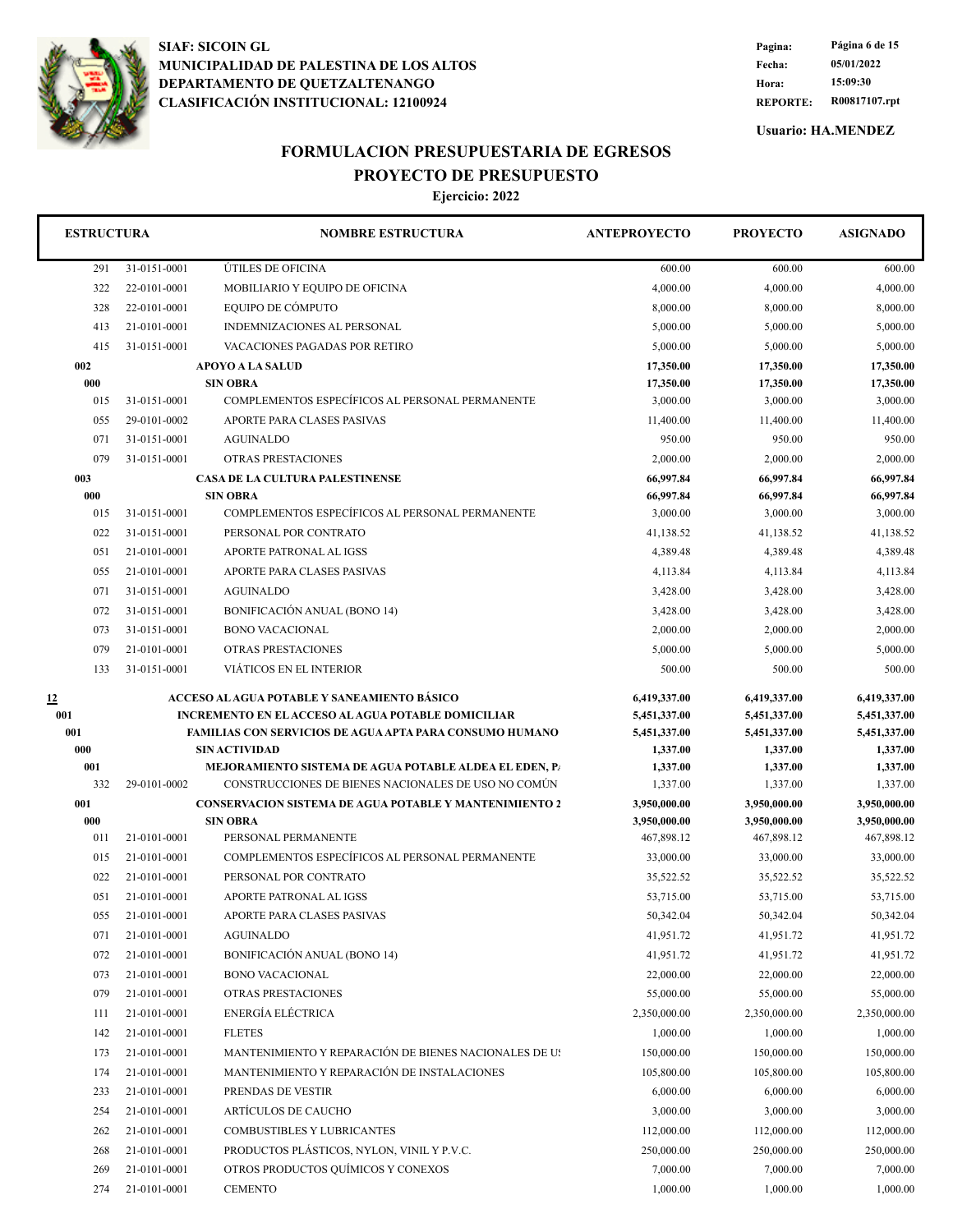

**REPORTE: R00817107.rpt Hora: 15:09:30 Fecha: 05/01/2022 Pagina: Página 7 de 15**

**Usuario: HA.MENDEZ**

## **FORMULACION PRESUPUESTARIA DE EGRESOS PROYECTO DE PRESUPUESTO**

| <b>ESTRUCTURA</b> |              | <b>NOMBRE ESTRUCTURA</b>                                         | <b>ANTEPROYECTO</b> | <b>PROYECTO</b> | <b>ASIGNADO</b> |
|-------------------|--------------|------------------------------------------------------------------|---------------------|-----------------|-----------------|
| 281               | 21-0101-0001 | PRODUCTOS SIDERÚRGICOS                                           | 8,000.00            | 8,000.00        | 8,000.00        |
| 282               | 21-0101-0001 | PRODUCTOS METALÚRGICOS NO FÉRRICOS                               | 7,000.00            | 7,000.00        | 7,000.00        |
| 283               | 21-0101-0001 | PRODUCTOS DE METAL Y SUS ALEACIONES                              | 8,000.00            | 8,000.00        | 8,000.00        |
| 284               | 21-0101-0001 | ESTRUCTURAS METALICAS ACABADAS                                   | 89,818.88           | 89,818.88       | 89,818.88       |
| 286               | 21-0101-0001 | HERRAMIENTAS MENORES                                             | 3,000.00            | 3,000.00        | 3,000.00        |
| 292               | 21-0101-0001 | PRODUCTOS SANITARIOS, DE LIMPIEZA Y DE USO PERSONAL              | 12,000.00           | 12,000.00       | 12,000.00       |
| 297               | 21-0101-0001 | MATERIALES, PRODUCTOS Y ACCS. ELÉCTRICOS, CABLEADO EST           | 30,000.00           | 30,000.00       | 30,000.00       |
| 299               | 21-0101-0001 | OTROS MATERIALES Y SUMINISTROS                                   | 5,000.00            | 5,000.00        | 5,000.00        |
| 002               |              | <b>CONSERVACION SISTEMA DE AGUA POTABLE Y MANTENIMIENTO 2</b>    | 1,500,000.00        | 1,500,000.00    | 1,500,000.00    |
| 000               |              | <b>SIN OBRA</b>                                                  | 1,500,000.00        | 1,500,000.00    | 1,500,000.00    |
| 011               | 21-0101-0001 | PERSONAL PERMANENTE                                              | 114,240.00          | 114,240.00      | 114,240.00      |
| 015               | 21-0101-0001 | COMPLEMENTOS ESPECÍFICOS AL PERSONAL PERMANENTE                  | 9,000.00            | 9,000.00        | 9,000.00        |
| 022               | 21-0101-0001 | PERSONAL POR CONTRATO                                            | 35,522.52           | 35,522.52       | 35,522.52       |
| 051               | 21-0101-0001 | APORTE PATRONAL AL IGSS                                          | 15,979.56           | 15,979.56       | 15,979.56       |
| 055               | 21-0101-0001 | APORTE PARA CLASES PASIVAS                                       | 14,976.12           | 14,976.12       | 14,976.12       |
| 071               | 21-0101-0001 | <b>AGUINALDO</b>                                                 | 12,480.00           | 12,480.00       | 12,480.00       |
| 072               | 21-0101-0001 | <b>BONIFICACIÓN ANUAL (BONO 14)</b>                              | 10,990.00           | 10,990.00       | 10,990.00       |
| 073               | 21-0101-0001 | <b>BONO VACACIONAL</b>                                           | 6,000.00            | 6,000.00        | 6,000.00        |
| 079               | 21-0101-0001 | OTRAS PRESTACIONES                                               | 15,000.00           | 15,000.00       | 15,000.00       |
| 111               | 21-0101-0001 | ENERGÍA ELÉCTRICA                                                | 550,000.00          | 550,000.00      | 550,000.00      |
| 142               | 21-0101-0001 | <b>FLETES</b>                                                    | 700.00              | 700.00          | 700.00          |
| 173               | 21-0101-0001 | MANTENIMIENTO Y REPARACIÓN DE BIENES NACIONALES DE US            | 61,856.36           | 61,856.36       | 61,856.36       |
| 174               | 21-0101-0001 | MANTENIMIENTO Y REPARACIÓN DE INSTALACIONES                      | 93,255.44           | 93,255.44       | 93,255.44       |
| 182               | 21-0101-0001 | SERVICIOS MÉDICO-SANITARIOS                                      | 2,500.00            | 2,500.00        | 2,500.00        |
| 233               | 21-0101-0001 | PRENDAS DE VESTIR                                                | 12,000.00           | 12,000.00       | 12,000.00       |
| 254               | 21-0101-0001 | ARTÍCULOS DE CAUCHO                                              | 1,500.00            | 1,500.00        | 1,500.00        |
| 262               | 21-0101-0001 | COMBUSTIBLES Y LUBRICANTES                                       | 103,000.00          | 103,000.00      | 103,000.00      |
| 268               | 21-0101-0001 | PRODUCTOS PLÁSTICOS, NYLON, VINIL Y P.V.C.                       | 250,000.00          | 250,000.00      | 250,000.00      |
| 269               | 21-0101-0001 | OTROS PRODUCTOS QUÍMICOS Y CONEXOS                               | 6,000.00            | 6,000.00        | 6,000.00        |
| 281               | 21-0101-0001 | PRODUCTOS SIDERÚRGICOS                                           | 10,000.00           | 10,000.00       | 10,000.00       |
| 282               | 21-0101-0001 | PRODUCTOS METALÚRGICOS NO FÉRRICOS                               | 8,000.00            | 8,000.00        | 8,000.00        |
| 283               | 21-0101-0001 | PRODUCTOS DE METAL Y SUS ALEACIONES                              | 18,000.00           | 18,000.00       | 18,000.00       |
| 284               | 21-0101-0001 | ESTRUCTURAS METÁLICAS ACABADAS                                   | 24,000.00           | 24,000.00       | 24,000.00       |
| 286               | 21-0101-0001 | HERRAMIENTAS MENORES                                             | 6,000.00            | 6,000.00        | 6,000.00        |
| 292               | 21-0101-0001 | PRODUCTOS SANITARIOS, DE LIMPIEZA Y DE USO PERSONAL              | 24,000.00           | 24,000.00       | 24,000.00       |
| 297               | 21-0101-0001 | MATERIALES, PRODUCTOS Y ACCS. ELÉCTRICOS, CABLEADO EST           | 90,000.00           | 90,000.00       | 90,000.00       |
| 299               | 21-0101-0001 | OTROS MATERIALES Y SUMINISTROS                                   | 5,000.00            | 5,000.00        | 5,000.00        |
| 002               |              | INCREMENTO AL ACCESO A SANEAMIENTO BÁSICO                        | 968,000.00          | 968,000.00      | 968,000.00      |
| 001               |              | <b>SERVICIOS DE MANEJO DE DESECHOS SOLIDOS FAMILIAS CON SERV</b> | 630,000.00          | 630,000.00      | 630,000.00      |
| 000               |              | <b>SIN ACTIVIDAD</b>                                             | 600,000.00          | 600,000.00      | 600,000.00      |
| 001               |              | AMPLIACION SISTEMA DE ALCANTARILLADO SANITARIO ZONA 1            | 600,000.00          | 600,000.00      | 600,000.00      |
| 331               | 29-0101-0002 | CONSTRUCCIONES DE BIENES NACIONALES DE USO COMÚN                 | 295,628.00          | 295,628.00      | 295,628.00      |
| 331               | 21-0101-0001 | CONSTRUCCIONES DE BIENES NACIONALES DE USO COMÚN                 | 304,372.00          | 304,372.00      | 304,372.00      |
| 001               |              | <b>CONSERVACION SISTEMA DE ALCANTARILLADO Y MANTENIMIENT</b>     | 30,000.00           | 30,000.00       | 30,000.00       |
| 000               |              | <b>SIN OBRA</b>                                                  | 30,000.00           | 30,000.00       | 30,000.00       |
| 031               | 21-0101-0001 | <b>JORNALES</b>                                                  | 10,000.00           | 10,000.00       | 10,000.00       |
| 051               | 21-0101-0001 | APORTE PATRONAL AL IGSS                                          | 1,100.00            | 1,100.00        | 1,100.00        |
| 055               | 21-0101-0001 | APORTE PARA CLASES PASIVAS                                       | 1,000.00            | 1,000.00        | 1,000.00        |
| 112               | 21-0101-0001 | AGUA                                                             | 8,000.00            | 8,000.00        | 8,000.00        |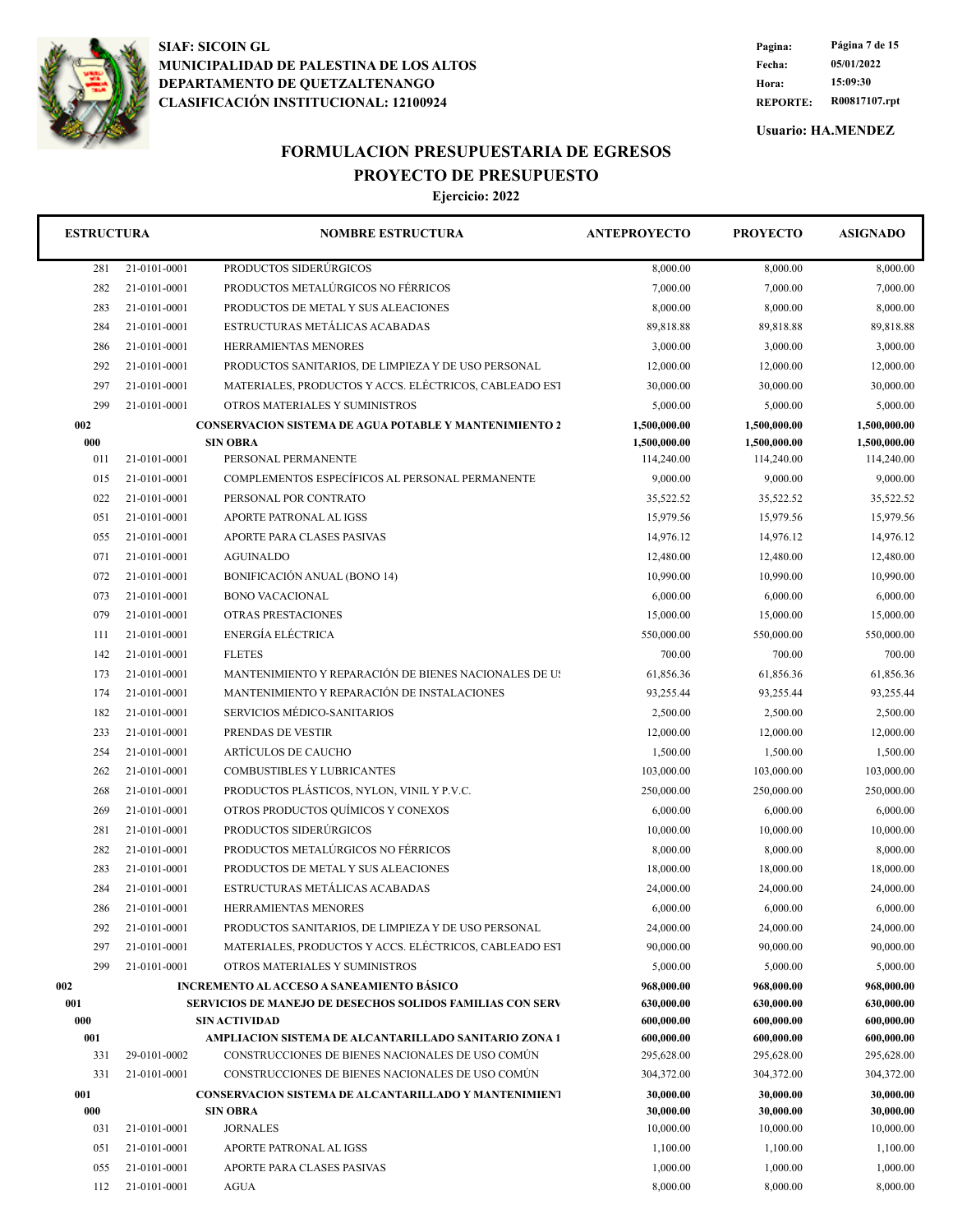

**REPORTE: R00817107.rpt Hora: 15:09:30 Fecha: 05/01/2022 Pagina: Página 8 de 15**

**Usuario: HA.MENDEZ**

# **FORMULACION PRESUPUESTARIA DE EGRESOS PROYECTO DE PRESUPUESTO**

| <b>ESTRUCTURA</b> |              | <b>NOMBRE ESTRUCTURA</b>                                                 | <b>ANTEPROYECTO</b>    | <b>PROYECTO</b>        | <b>ASIGNADO</b>        |
|-------------------|--------------|--------------------------------------------------------------------------|------------------------|------------------------|------------------------|
| 254               | 21-0101-0001 | ARTÍCULOS DE CAUCHO                                                      | 3,000.00               | 3,000.00               | 3,000.00               |
| 292               | 21-0101-0001 | PRODUCTOS SANITARIOS, DE LIMPIEZA Y DE USO PERSONAL                      | 6,900.00               | 6,900.00               | 6,900.00               |
| 002               |              | <b>FAMILIAS QUE RECIBEN OTROS SERVICIOS DE SANEAMIENTO</b>               | 338,000.00             | 338,000.00             | 338,000.00             |
| 001               |              | <b>CONSERVACION RASTRO Y MANTENIMIENTO 2022, DEL MUNICIPIO</b>           | 50,000.00              | 50,000.00              | 50,000.00              |
| 000               |              | <b>SIN OBRA</b>                                                          | 50,000.00              | 50,000.00              | 50,000.00              |
| 173               | 21-0101-0001 | MANTENIMIENTO Y REPARACIÓN DE BIENES NACIONALES DE US                    | 29,000.00              | 29,000.00              | 29,000.00              |
| 267               | 21-0101-0001 | TINTES. PINTURAS Y COLORANTES                                            | 5,000.00               | 5,000.00               | 5,000.00               |
| 274               | 21-0101-0001 | <b>CEMENTO</b>                                                           | 2,000.00               | 2,000.00               | 2,000.00               |
| 283               | 21-0101-0001 | PRODUCTOS DE METAL Y SUS ALEACIONES                                      | 2,000.00               | 2,000.00               | 2,000.00               |
| 284               | 21-0101-0001 | ESTRUCTURAS METÁLICAS ACABADAS                                           | 5,000.00               | 5,000.00               | 5,000.00               |
| 292               | 21-0101-0001 | PRODUCTOS SANITARIOS, DE LIMPIEZA Y DE USO PERSONAL                      | 6,000.00               | 6,000.00               | 6,000.00               |
| 297               | 21-0101-0001 | MATERIALES, PRODUCTOS Y ACCS. ELÉCTRICOS, CABLEADO EST                   | 1,000.00               | 1,000.00               | 1,000.00               |
| 002               |              | <b>CONSERVACION MERCADO Y MANTENIMIENTO 2022, DEL MUNICIP</b>            | 240,000.00             | 240,000.00             | 240,000.00             |
| 000               |              | <b>SIN OBRA</b>                                                          | 240,000.00             | 240,000.00             | 240,000.00             |
| 173               | 21-0101-0001 | MANTENIMIENTO Y REPARACIÓN DE BIENES NACIONALES DE US                    | 200,000.00             | 200,000.00             | 200,000.00             |
| 189               | 21-0101-0001 | OTROS ESTUDIOS Y/O SERVICIOS                                             | 4,500.00               | 4,500.00               | 4,500.00               |
| 254               | 21-0101-0001 | ARTÍCULOS DE CAUCHO                                                      | 1,500.00               | 1,500.00               | 1,500.00               |
| 268               | 21-0101-0001 | PRODUCTOS PLÁSTICOS, NYLON, VINIL Y P.V.C.                               | 3,000.00               | 3,000.00               | 3,000.00               |
| 274               | 21-0101-0001 | <b>CEMENTO</b>                                                           | 1,000.00               | 1,000.00               | 1,000.00               |
| 292               | 21-0101-0001 | PRODUCTOS SANITARIOS, DE LIMPIEZA Y DE USO PERSONAL                      | 10,000.00              | 10,000.00              | 10,000.00              |
|                   |              |                                                                          |                        |                        |                        |
| 297               | 21-0101-0001 | MATERIALES, PRODUCTOS Y ACCS. ELÉCTRICOS, CABLEADO EST                   | 20,000.00              | 20,000.00              | 20,000.00              |
| 003               |              | <b>CONSERVACION CEMENTERIO (S) Y MANTENIMIENTOS 2022, DEL M</b>          | 48,000.00              | 48,000.00              | 48,000.00              |
| 000<br>173        | 21-0101-0001 | <b>SIN OBRA</b><br>MANTENIMIENTO Y REPARACIÓN DE BIENES NACIONALES DE US | 48,000.00<br>23,300.00 | 48,000.00<br>23,300.00 | 48,000.00<br>23,300.00 |
| 224               | 21-0101-0001 | PÓMEZ, CAL Y YESO                                                        | 4,000.00               | 4,000.00               | 4,000.00               |
|                   |              |                                                                          |                        |                        |                        |
| 254               | 21-0101-0001 | ARTÍCULOS DE CAUCHO                                                      | 200.00                 | 200.00                 | 200.00                 |
| 263               | 21-0101-0001 | <b>ABONOS Y FERTILIZANTES</b>                                            | 4,000.00               | 4,000.00               | 4,000.00               |
| 264               | 21-0101-0001 | <b>INSECTICIDAS, FUMIGANTES Y SIMILARES</b>                              | 6,000.00               | 6,000.00               | 6,000.00               |
| 267               | 21-0101-0001 | TINTES, PINTURAS Y COLORANTES                                            | 10,000.00              | 10,000.00              | 10,000.00              |
| 292               | 21-0101-0001 | PRODUCTOS SANITARIOS, DE LIMPIEZA Y DE USO PERSONAL                      | 500.00                 | 500.00                 | 500.00                 |
| 13                |              | PREVENCIÓN DE LA MORTALIDAD                                              | 6,046,913.00           | 6,046,913.00           | 6,046,913.00           |
| 001               |              | PREVENCIÓN DE LA MORTALIDAD EN LA NIÑEZ                                  | 6,046,913.00           | 6,046,913.00           | 6,046,913.00           |
| 001               |              | <b>INFRAESTRUCTURA DE SALUD</b>                                          | 6,046,913.00           | 6,046,913.00           | 6,046,913.00           |
| 000               |              | <b>SIN ACTIVIDAD</b>                                                     | 3,099,000.00           | 3,099,000.00           | 3,099,000.00           |
| 001               |              | MEJORAMIENTO CAMINO RURAL DOS TRAMOS CASERIO EL SOC                      | 252,500.00             | 252,500.00             | 252,500.00             |
| 331               | 22-0101-0001 | CONSTRUCCIONES DE BIENES NACIONALES DE USO COMÚN                         | 252,500.00             | 252,500.00             | 252,500.00             |
| 002               |              | MEJORAMIENTO CAMINO RURAL CASERIO ALTA MIRA, PALESTIN                    | 320,000.00             | 320,000.00             | 320,000.00             |
| 331               | 22-0101-0001 | CONSTRUCCIONES DE BIENES NACIONALES DE USO COMÚN                         | 320,000.00             | 320,000.00             | 320,000.00             |
| 003               |              | MEJORAMIENTO CAMINO RURAL CALLEJON 7 SEPTIMA AVENIDA                     | 120,000.00             | 120,000.00             | 120,000.00             |
| 331               | 22-0101-0001 | CONSTRUCCIONES DE BIENES NACIONALES DE USO COMÚN                         | 120,000.00             | 120,000.00             | 120,000.00             |
| 004               |              | <b>MEJORAMIENTO CAMINO RURAL TERCER TRAMO CASERIO LA A</b>               | 175,000.00             | 175,000.00             | 175,000.00             |
| 331               | 22-0101-0001 | CONSTRUCCIONES DE BIENES NACIONALES DE USO COMÚN                         | 175,000.00             | 175,000.00             | 175,000.00             |
| 005               |              | MEJORAMIENTO CAMINO RURAL TERCER TRAMO CASERIO LOS                       | 175,000.00             | 175,000.00             | 175,000.00             |
| 331               | 21-0101-0001 | CONSTRUCCIONES DE BIENES NACIONALES DE USO COMÚN                         | 175,000.00             | 175,000.00             | 175,000.00             |
| 006               |              | <b>MEJORAMIENTO CAMINO RURAL TERCER TRAMO CASERIO LOS</b>                | 350,000.00             | 350,000.00             | 350,000.00             |
| 331               | 29-0101-0003 | CONSTRUCCIONES DE BIENES NACIONALES DE USO COMÚN                         | 200,000.00             | 200,000.00             | 200,000.00             |
| 331               | 21-0101-0001 | CONSTRUCCIONES DE BIENES NACIONALES DE USO COMÚN                         | 150,000.00             | 150,000.00             | 150,000.00             |
| 007               |              | MEJORAMIENTO CAMINO RURAL SEGUNDO TRAMO ALDEA EL C.                      | 350,000.00             | 350,000.00             | 350,000.00             |
| 331               | 29-0101-0002 | CONSTRUCCIONES DE BIENES NACIONALES DE USO COMÚN                         | 350,000.00             | 350,000.00             | 350,000.00             |
| 008               |              | <b>MEJORAMIENTO CAMINO RURAL CASERIO LOS GOMEZ, ALDEA :</b>              | 350,000.00             | 350,000.00             | 350,000.00             |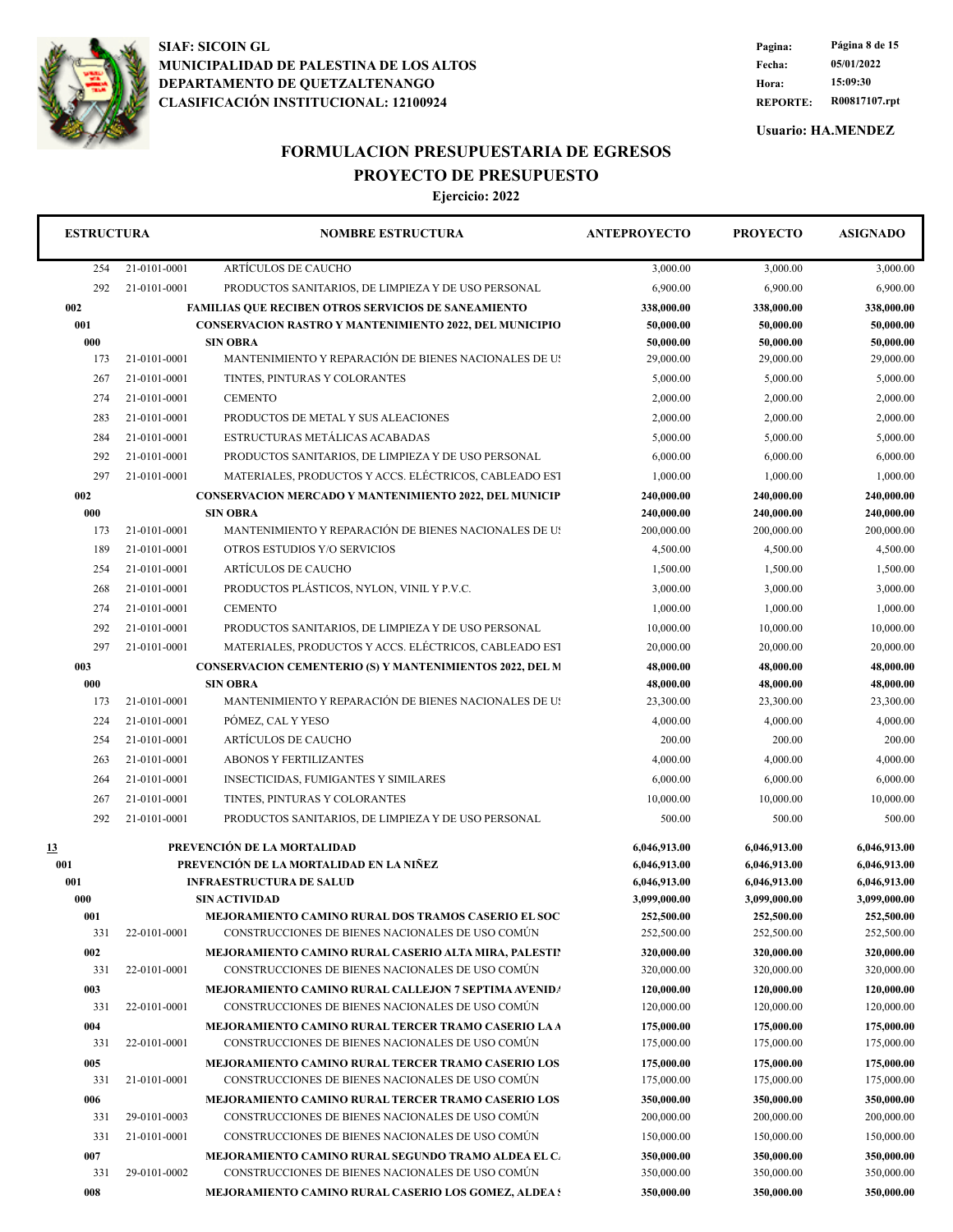

**REPORTE: R00817107.rpt Hora: 15:09:30 Fecha: 05/01/2022 Pagina: Página 9 de 15**

**Usuario: HA.MENDEZ**

# **FORMULACION PRESUPUESTARIA DE EGRESOS PROYECTO DE PRESUPUESTO**

| <b>ESTRUCTURA</b> |              | <b>NOMBRE ESTRUCTURA</b>                                                 | <b>ANTEPROYECTO</b> | <b>PROYECTO</b> | <b>ASIGNADO</b> |
|-------------------|--------------|--------------------------------------------------------------------------|---------------------|-----------------|-----------------|
| 331               | 22-0101-0001 | CONSTRUCCIONES DE BIENES NACIONALES DE USO COMÚN                         | 350,000.00          | 350,000.00      | 350,000.00      |
| 009               |              | MEJORAMIENTO CAMINO RURAL ALDEA BUENA VISTA, PALESTIN                    | 350,000.00          | 350,000.00      | 350,000.00      |
| 331               | 22-0101-0001 | CONSTRUCCIONES DE BIENES NACIONALES DE USO COMÚN                         | 350,000.00          | 350,000.00      | 350,000.00      |
| 1000              |              | MEJORAMIENTO CAMINO RURAL CASERIO LA JOYA, ALDEA EL C                    | 350,000.00          | 350,000.00      | 350,000.00      |
| 331               | 22-0101-0001 | CONSTRUCCIONES DE BIENES NACIONALES DE USO COMUN                         | 350,000.00          | 350,000.00      | 350,000.00      |
| 1100              |              | <b>MEJORAMIENTO CAMINO RURAL CASERIO LAS ROSAS, PALESTII</b>             | 19,500.00           | 19,500.00       | 19,500.00       |
| 331               | 29-0101-0002 | CONSTRUCCIONES DE BIENES NACIONALES DE USO COMÚN                         | 19,500.00           | 19,500.00       | 19,500.00       |
| 1200              |              | MEJORAMIENTO CAMINO RURAL CASERIO LOS PENALONZO, PAI                     | 19,500.00           | 19,500.00       | 19,500.00       |
| 331               | 29-0101-0002 | CONSTRUCCIONES DE BIENES NACIONALES DE USO COMÚN                         | 19,500.00           | 19,500.00       | 19,500.00       |
| 1300              |              | <b>MEJORAMIENTO CAMINO RURAL CASERIO NUEVA LINDA, PALES</b>              | 19,500.00           | 19,500.00       | 19,500.00       |
| 331               | 29-0101-0002 | CONSTRUCCIONES DE BIENES NACIONALES DE USO COMÚN                         | 19,500.00           | 19,500.00       | 19,500.00       |
| 1400              |              | <b>MEJORAMIENTO CAMINO RURAL CASERIO TOJ CHOL, ALDEA BU</b>              | 19,500.00           | 19,500.00       | 19,500.00       |
| 331               | 29-0101-0002 | CONSTRUCCIONES DE BIENES NACIONALES DE USO COMÚN                         | 19,500.00           | 19,500.00       | 19,500.00       |
| 1500              |              | <b>MEJORAMIENTO CAMINO RURAL ALDEA LOS GONZALEZ, PALES'</b>              | 189,500.00          | 189,500.00      | 189,500.00      |
| 331               | 22-0101-0001 | CONSTRUCCIONES DE BIENES NACIONALES DE USO COMÚN                         | 189,500.00          | 189,500.00      | 189,500.00      |
| 1600              |              | MEJORAMIENTO CAMINO RURAL CASERIO NUEVA PROVINCIA, A                     | 19,500.00           | 19,500.00       | 19,500.00       |
| 331               | 29-0101-0002 | CONSTRUCCIONES DE BIENES NACIONALES DE USO COMÚN                         | 19,500.00           | 19,500.00       | 19,500.00       |
| 1700              |              | <b>MEJORAMIENTO CAMINO RURAL CASERIO LLANO VERDE, ALDE</b>               | 19,500.00           | 19,500.00       | 19,500.00       |
| 331               | 29-0101-0002 | CONSTRUCCIONES DE BIENES NACIONALES DE USO COMÚN                         | 19,500.00           | 19,500.00       | 19,500.00       |
| 001               |              | <b>DIAGNOSTICO SERVICIOS DE SUPERVISION VARIOS PROYECTOS AI</b>          | 120,000.00          | 120,000.00      | 120,000.00      |
| 000               |              | <b>SIN OBRA</b>                                                          | 120,000.00          | 120,000.00      | 120,000.00      |
| 188               | 22-0101-0001 | SERVICIOS DE INGENIERÍA, ARQUITECTURA Y SUPERVISIÓN DE O                 | 120,000.00          | 120,000.00      | 120,000.00      |
| 002               |              | APOYO DOTACION INSUMOS O MATERIALES PARA CONSER. Y MAN                   | 150,000.00          | 150,000.00      | 150,000.00      |
| 000               |              | <b>SIN OBRA</b>                                                          | 150,000.00          | 150,000.00      | 150,000.00      |
| 142               | 21-0101-0001 | <b>FLETES</b>                                                            | 1,000.00            | 1,000.00        | 1,000.00        |
| 173               | 21-0101-0001 | MANTENIMIENTO Y REPARACIÓN DE BIENES NACIONALES DE US                    | 14,000.00           | 14,000.00       | 14,000.00       |
| 223               | 21-0101-0001 | PIEDRA, ARCILLA Y ARENA                                                  | 40,000.00           | 40,000.00       | 40,000.00       |
| 264               | 21-0101-0001 | <b>INSECTICIDAS, FUMIGANTES Y SIMILARES</b>                              | 800.00              | 800.00          | 800.00          |
| 265               | 21-0101-0001 | <b>ASFALTO Y SIMILARES</b>                                               | 30,000.00           | 30,000.00       | 30,000.00       |
| 274               | 21-0101-0001 | <b>CEMENTO</b>                                                           | 40,000.00           | 40,000.00       | 40,000.00       |
| 281               | 21-0101-0001 | PRODUCTOS SIDERÚRGICOS                                                   | 9,200.00            | 9,200.00        | 9,200.00        |
|                   |              |                                                                          |                     |                 |                 |
| 284               | 21-0101-0001 | ESTRUCTURAS METÁLICAS ACABADAS                                           | 15,000.00           | 15,000.00       | 15,000.00       |
| 003               |              | APOYO DOTACION INSUMOS O MATERIALES PARA CONSER. Y MAN                   | 120,000.00          | 120,000.00      | 120,000.00      |
| 000               |              | <b>SIN OBRA</b><br>MANTENIMIENTO Y REPARACIÓN DE BIENES NACIONALES DE US | 120,000.00          | 120,000.00      | 120,000.00      |
| 173               | 21-0101-0001 |                                                                          | 10,000.00           | 10,000.00       | 10,000.00       |
| 223               | 21-0101-0001 | PIEDRA, ARCILLA Y ARENA                                                  | 30,000.00           | 30,000.00       | 30,000.00       |
| 264               | 21-0101-0001 | <b>INSECTICIDAS, FUMIGANTES Y SIMILARES</b>                              | 800.00              | 800.00          | 800.00          |
| 265               | 21-0101-0001 | <b>ASFALTO Y SIMILARES</b>                                               | 30,000.00           | 30,000.00       | 30,000.00       |
| 274               | 21-0101-0001 | <b>CEMENTO</b>                                                           | 25,000.00           | 25,000.00       | 25,000.00       |
| 281               | 21-0101-0001 | PRODUCTOS SIDERÚRGICOS                                                   | 9,200.00            | 9,200.00        | 9,200.00        |
| 284               | 21-0101-0001 | ESTRUCTURAS METÁLICAS ACABADAS                                           | 15,000.00           | 15,000.00       | 15,000.00       |
| 004               |              | APOYO DOTACION INSUMOS O MATERIALES PARA CONSER. Y MAN                   | 130,000.00          | 130,000.00      | 130,000.00      |
| 000               |              | SIN OBRA                                                                 | 130,000.00          | 130,000.00      | 130,000.00      |
| 173               | 21-0101-0001 | MANTENIMIENTO Y REPARACIÓN DE BIENES NACIONALES DE US                    | 15,000.00           | 15,000.00       | 15,000.00       |
| 223               | 21-0101-0001 | PIEDRA, ARCILLA Y ARENA                                                  | 30,000.00           | 30,000.00       | 30,000.00       |
| 264               | 21-0101-0001 | <b>INSECTICIDAS, FUMIGANTES Y SIMILARES</b>                              | 800.00              | 800.00          | 800.00          |
| 265               | 21-0101-0001 | <b>ASFALTO Y SIMILARES</b>                                               | 30,000.00           | 30,000.00       | 30,000.00       |
| 274               | 21-0101-0001 | <b>CEMENTO</b>                                                           | 30,000.00           | 30,000.00       | 30,000.00       |
| 281               | 21-0101-0001 | PRODUCTOS SIDERÚRGICOS                                                   | 9,200.00            | 9,200.00        | 9,200.00        |
|                   |              |                                                                          |                     |                 |                 |
| 284               | 21-0101-0001 | ESTRUCTURAS METÁLICAS ACABADAS                                           | 15,000.00           | 15,000.00       | 15,000.00       |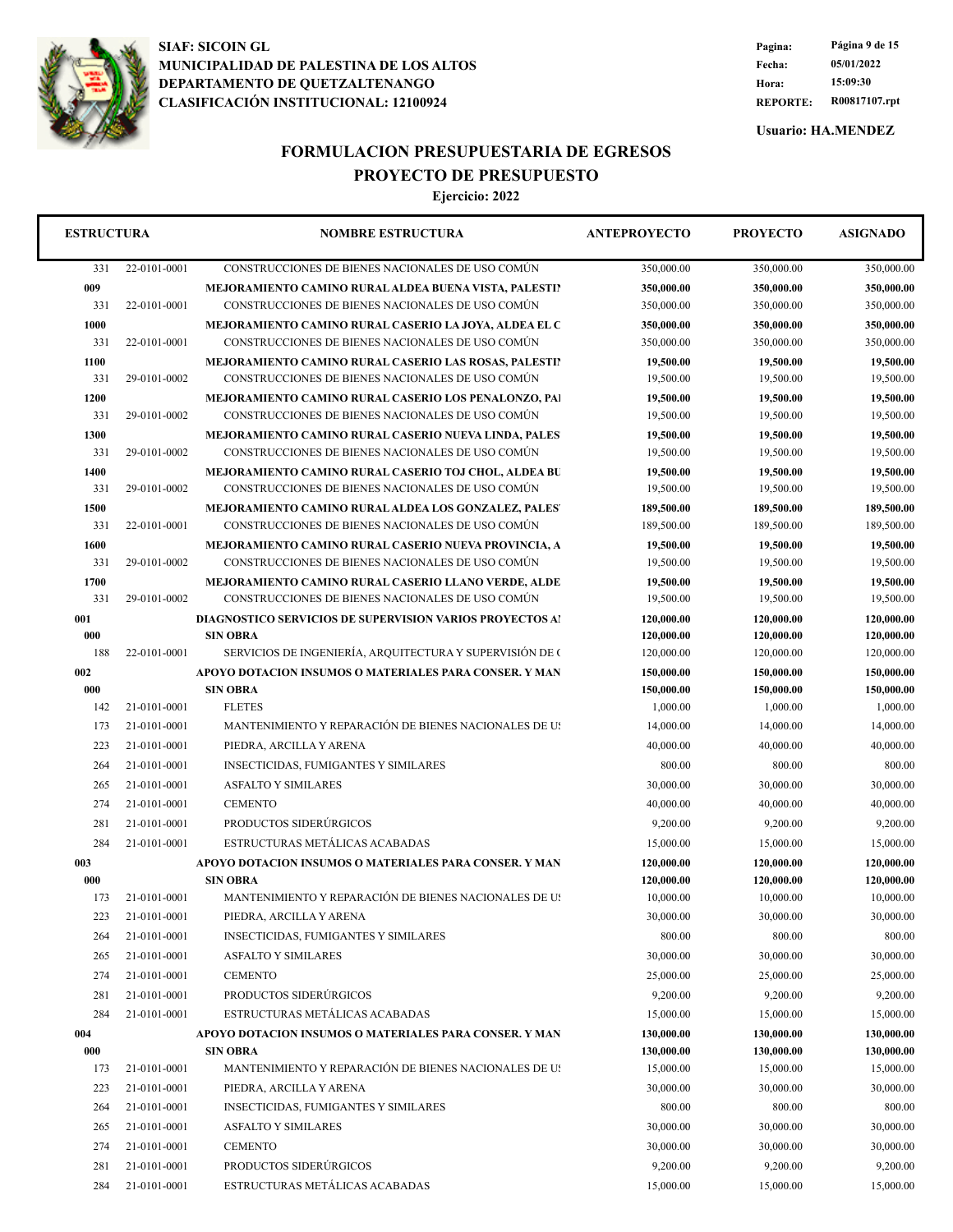

**REPORTE: R00817107.rpt Hora: 15:09:30 Fecha: 05/01/2022 Pagina: Página 10 de 15**

**Usuario: HA.MENDEZ**

## **FORMULACION PRESUPUESTARIA DE EGRESOS PROYECTO DE PRESUPUESTO**

| <b>ESTRUCTURA</b> |              | <b>NOMBRE ESTRUCTURA</b>                                   | <b>ANTEPROYECTO</b> | <b>PROYECTO</b> | <b>ASIGNADO</b> |
|-------------------|--------------|------------------------------------------------------------|---------------------|-----------------|-----------------|
| 005               |              | APOYO DOTACION INSUMOS O MATERIALES PARA CONSER. Y MAN     | 120,000.00          | 120,000.00      | 120,000.00      |
| 000               |              | <b>SIN OBRA</b>                                            | 120,000.00          | 120,000.00      | 120,000.00      |
| 173               | 21-0101-0001 | MANTENIMIENTO Y REPARACIÓN DE BIENES NACIONALES DE US      | 10,000.00           | 10,000.00       | 10,000.00       |
| 223               | 21-0101-0001 | PIEDRA, ARCILLA Y ARENA                                    | 30,000.00           | 30,000.00       | 30,000.00       |
| 264               | 21-0101-0001 | <b>INSECTICIDAS, FUMIGANTES Y SIMILARES</b>                | 800.00              | 800.00          | 800.00          |
| 265               | 21-0101-0001 | <b>ASFALTO Y SIMILARES</b>                                 | 30,000.00           | 30,000.00       | 30,000.00       |
| 274               | 21-0101-0001 | <b>CEMENTO</b>                                             | 25,000.00           | 25,000.00       | 25,000.00       |
| 281               | 21-0101-0001 | PRODUCTOS SIDERÚRGICOS                                     | 9,200.00            | 9,200.00        | 9,200.00        |
| 284               | 21-0101-0001 | ESTRUCTURAS METÁLICAS ACABADAS                             | 15,000.00           | 15,000.00       | 15,000.00       |
| 006               |              | APOYO DOTACION INSUMOS O MATERIALES PARA CONSER. Y MAN     | 807,913.00          | 807,913.00      | 807,913.00      |
| 000               |              | <b>SIN OBRA</b>                                            | 807,913.00          | 807,913.00      | 807,913.00      |
| 142               | 22-0101-0001 | <b>FLETES</b>                                              | 2,500.00            | 2,500.00        | 2,500.00        |
| 173               | 22-0101-0001 | MANTENIMIENTO Y REPARACIÓN DE BIENES NACIONALES DE US      | 342,200.00          | 342,200.00      | 342,200.00      |
| 173               | 29-0101-0003 | MANTENIMIENTO Y REPARACIÓN DE BIENES NACIONALES DE US      | 107,800.00          | 107,800.00      | 107,800.00      |
| 223               | 22-0101-0001 | PIEDRA, ARCILLA Y ARENA                                    | 120,000.00          | 120,000.00      | 120,000.00      |
| 224               | 22-0101-0001 | PÓMEZ, CAL Y YESO                                          | 2,000.00            | 2,000.00        | 2,000.00        |
| 261               | 22-0101-0001 | ELEMENTOS Y COMPUESTOS QUÍMICOS                            | 1,000.00            | 1,000.00        | 1,000.00        |
| 264               | 22-0101-0001 | <b>INSECTICIDAS, FUMIGANTES Y SIMILARES</b>                | 800.00              | 800.00          | 800.00          |
| 265               | 22-0101-0001 | <b>ASFALTO Y SIMILARES</b>                                 | 60,000.00           | 60,000.00       | 60,000.00       |
| 267               | 22-0101-0001 | TINTES, PINTURAS Y COLORANTES                              | 50,000.00           | 50,000.00       | 50,000.00       |
| 274               | 22-0101-0001 | <b>CEMENTO</b>                                             | 76,613.00           | 76,613.00       | 76,613.00       |
| 281               | 22-0101-0001 | PRODUCTOS SIDERÚRGICOS                                     | 10,000.00           | 10,000.00       | 10,000.00       |
| 284               | 22-0101-0001 | ESTRUCTURAS METÁLICAS ACABADAS                             | 35,000.00           | 35,000.00       | 35,000.00       |
| 007               |              | APOYO A LA SALUD Y ASISTENCIA SOCIAL 2022 DEL MUNICIPIO DE | 500,000.00          | 500,000.00      | 500,000.00      |
| 000               |              | <b>SIN OBRA</b>                                            | 500,000.00          | 500,000.00      | 500,000.00      |
| 015               | 22-0101-0001 | COMPLEMENTOS ESPECÍFICOS AL PERSONAL PERMANENTE            | 12,000.00           | 12,000.00       | 12,000.00       |
| 022               | 22-0101-0001 | PERSONAL POR CONTRATO                                      | 177,600.00          | 177,600.00      | 177,600.00      |
| 051               | 22-0101-0001 | APORTE PATRONAL AL IGSS                                    | 18,949.92           | 18,949.92       | 18,949.92       |
| 055               | 22-0101-0001 | APORTE PARA CLASES PASIVAS                                 | 17,760.00           | 17,760.00       | 17,760.00       |
| 071               | 22-0101-0001 | <b>AGUINALDO</b>                                           | 14,800.50           | 14,800.50       | 14,800.50       |
| 072               | 22-0101-0001 | <b>BONIFICACIÓN ANUAL (BONO 14)</b>                        | 14,800.50           | 14,800.50       | 14,800.50       |
| 073               | 22-0101-0001 | <b>BONO VACACIONAL</b>                                     | 10,000.00           | 10,000.00       | 10,000.00       |
| 079               | 22-0101-0001 | OTRAS PRESTACIONES                                         | 25,000.00           | 25,000.00       | 25,000.00       |
| 141               | 22-0101-0001 | TRANSPORTE DE PERSONAS                                     | 5,000.00            | 5,000.00        | 5,000.00        |
| 165               | 22-0101-0001 | MANTENIMIENTO Y REPARACIÓN DE MEDIOS DE TRANSPORTE         | 10,000.00           | 10,000.00       | 10,000.00       |
| 171               | 22-0101-0001 | MANTENIMIENTO Y REPARACIÓN DE EDIFICIOS                    | 25,000.00           | 25,000.00       | 25,000.00       |
| 211               | 22-0101-0001 | ALIMENTOS PARA PERSONAS                                    | 25,000.00           | 25,000.00       | 25,000.00       |
| 233               | 22-0101-0001 | PRENDAS DE VESTIR                                          | 5,600.00            | 5,600.00        | 5,600.00        |
| 253               | 22-0101-0001 | LLANTAS Y NEUMATICOS                                       | 4,000.00            | 4,000.00        | 4,000.00        |
| 262               | 22-0101-0001 | COMBUSTIBLES Y LUBRICANTES                                 | 35,000.00           | 35,000.00       | 35,000.00       |
| 266               | 22-0101-0001 | PRODUCTOS MEDICINALES Y FARMACÉUTICOS                      | 52,465.00           | 52,465.00       | 52,465.00       |
| 267               | 22-0101-0001 | TINTES, PINTURAS Y COLORANTES                              | 20,000.00           | 20,000.00       | 20,000.00       |
|                   |              | PRODUCTOS PLÁSTICOS, NYLON, VINIL Y P.V.C.                 |                     |                 |                 |
| 268               | 22-0101-0001 |                                                            | 1,000.00            | 1,000.00        | 1,000.00        |
| 274               | 22-0101-0001 | <b>CEMENTO</b>                                             | 10,000.00           | 10,000.00       | 10,000.00       |
| 275               | 22-0101-0001 | PRODUCTOS DE CEMENTO, PÓMEZ, ASBESTO Y YESO                | 6,024.08            | 6,024.08        | 6,024.08        |
| 292               | 22-0101-0001 | PRODUCTOS SANITARIOS, DE LIMPIEZA Y DE USO PERSONAL        | 10,000.00           | 10,000.00       | 10,000.00       |
| 008               |              | APOYO FORTALECIMIENTO INSTITUCIONAL ESTUDIOS, DISENOS, I   | 1,000,000.00        | 1,000,000.00    | 1,000,000.00    |
| 000               |              | <b>SIN OBRA</b>                                            | 1,000,000.00        | 1,000,000.00    | 1,000,000.00    |
| 181               | 22-0101-0001 | ESTUDIOS, INVESTIGACIONES Y PROYECTOS DE PRE-FACTIBILID    | 270,000.00          | 270,000.00      | 270,000.00      |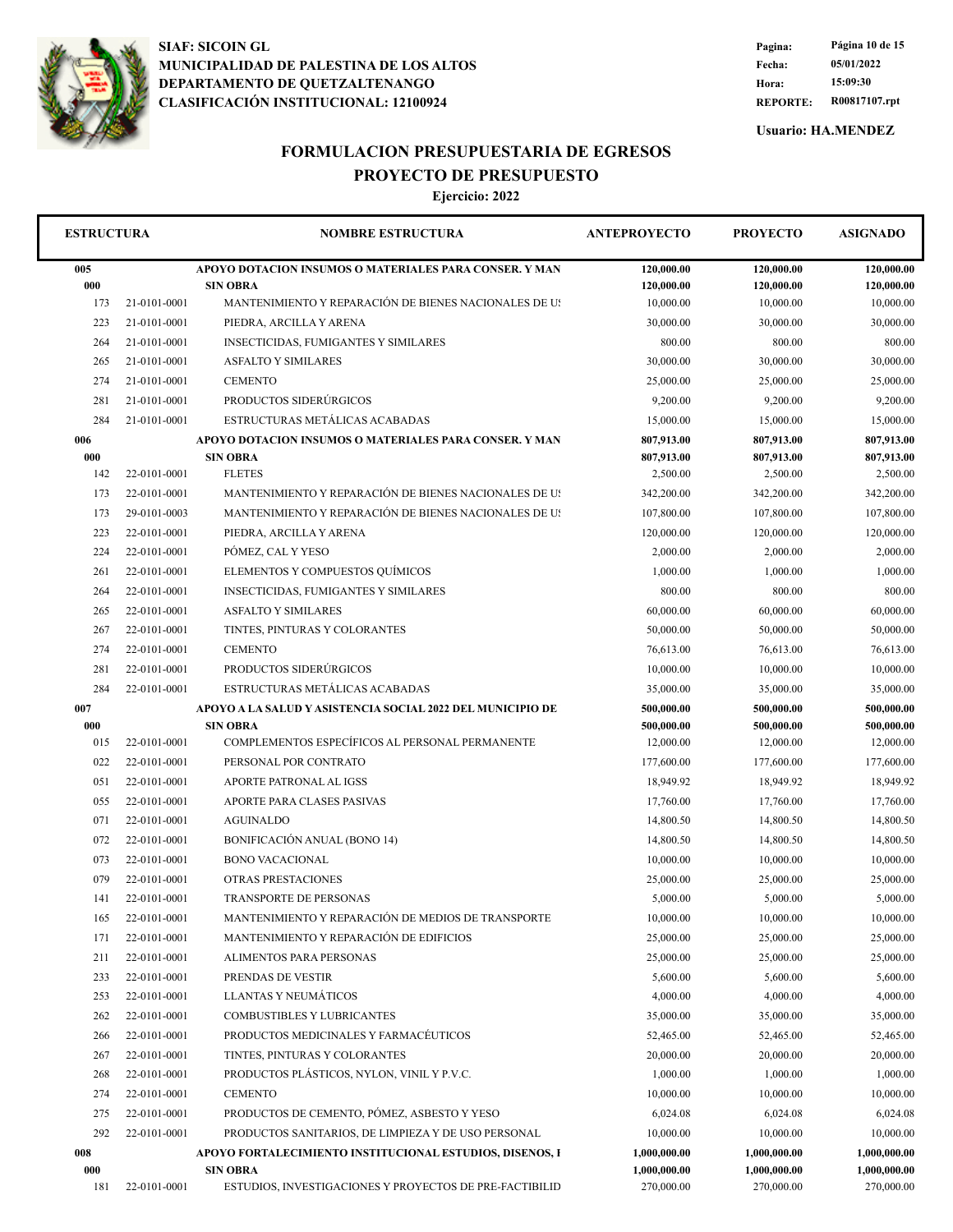

**REPORTE: R00817107.rpt Hora: 15:09:30 Fecha: 05/01/2022 Pagina: Página 11 de 15**

**Usuario: HA.MENDEZ**

# **FORMULACION PRESUPUESTARIA DE EGRESOS PROYECTO DE PRESUPUESTO**

| <b>ESTRUCTURA</b> |              | <b>NOMBRE ESTRUCTURA</b>                                                       | <b>ANTEPROYECTO</b>    | <b>PROYECTO</b>        | <b>ASIGNADO</b>        |
|-------------------|--------------|--------------------------------------------------------------------------------|------------------------|------------------------|------------------------|
| 183               | 29-0101-0002 | <b>SERVICIOS JURÍDICOS</b>                                                     | 230,000.00             | 230,000.00             | 230,000.00             |
| 188               | 29-0101-0002 | SERVICIOS DE INGENIERÍA, ARQUITECTURA Y SUPERVISIÓN DE O                       | 76,000.00              | 76,000.00              | 76,000.00              |
| 188               | 22-0101-0001 | SERVICIOS DE INGENIERÍA, ARQUITECTURA Y SUPERVISIÓN DE O                       | 424,000.00             | 424,000.00             | 424,000.00             |
| <u>14</u>         |              | <b>GESTIÓN DE LA EDUCACIÓN LOCAL DE CALIDAD</b>                                | 860,000.00             | 860,000.00             | 860,000.00             |
| 001               |              | <b>COBERTURA DE EDUCACIÓN PRIMARIA</b>                                         | 800,000.00             | 800,000.00             | 800,000.00             |
| 001               |              | ESTUDIANTES DE PRIMARIA BILINGÜE ATENDIDOS EN EL SISTEMA E                     | 800,000.00             | 800,000.00             | 800,000.00             |
| 001               |              | APOYO A LA EDUCACION 2022 DEL MUNICIPIO DE PALESTINA DE LO                     | 800,000.00             | 800,000.00             | 800,000.00             |
| 000               |              | <b>SIN OBRA</b>                                                                | 800,000.00             | 800,000.00             | 800,000.00             |
| 029               | 22-0101-0001 | OTRAS REMUNERACIONES DE PERSONAL TEMPORAL                                      | 540,000.00             | 540,000.00             | 540,000.00             |
| 113               | 22-0101-0001 | <b>TELEFONÍA</b>                                                               | 3,600.00               | 3,600.00               | 3,600.00               |
| 168               | 22-0101-0001 | MANTENIMIENTO Y REPARACIÓN DE EQUIPO DE CÓMPUTO                                | 3,000.00               | 3,000.00               | 3,000.00               |
| 171               | 22-0101-0001 | MANTENIMIENTO Y REPARACIÓN DE EDIFICIOS                                        | 79,000.00              | 79,000.00              | 79,000.00              |
| 211               | 22-0101-0001 | ALIMENTOS PARA PERSONAS                                                        | 36,000.00              | 36,000.00              | 36,000.00              |
| 241               | 22-0101-0001 | PAPEL DE ESCRITORIO                                                            | 1,200.00               | 1,200.00               | 1,200.00               |
| 261               | 22-0101-0001 | ELEMENTOS Y COMPUESTOS QUÍMICOS                                                | 2,000.00               | 2,000.00               | 2,000.00               |
| 267               | 22-0101-0001 | TINTES, PINTURAS Y COLORANTES                                                  | 36,000.00              | 36,000.00              | 36,000.00              |
| 268               | 22-0101-0001 | PRODUCTOS PLÁSTICOS, NYLON, VINIL Y P.V.C.                                     | 2,000.00               | 2,000.00               | 2,000.00               |
| 274               | 22-0101-0001 | <b>CEMENTO</b>                                                                 | 20,000.00              | 20,000.00              | 20,000.00              |
| 284               | 22-0101-0001 | ESTRUCTURAS METÁLICAS ACABADAS                                                 | 10,000.00              | 10,000.00              | 10,000.00              |
| 286               | 22-0101-0001 | HERRAMIENTAS MENORES                                                           | 500.00                 | 500.00                 | 500.00                 |
| 291               | 22-0101-0001 | ÚTILES DE OFICINA                                                              | 2,400.00               | 2,400.00               | 2,400.00               |
| 292               | 22-0101-0001 | PRODUCTOS SANITARIOS, DE LIMPIEZA Y DE USO PERSONAL                            | 2,500.00               | 2,500.00               | 2,500.00               |
| 294               | 22-0101-0001 | ÚTILES DEPORTIVOS Y RECREATIVOS                                                | 12,000.00              | 12,000.00              | 12,000.00              |
| 295               | 22-0101-0001 | ÚTILES MENORES, SUMINISTROS E INSTRUMENTAL MÉDICO-QUI                          | 3,000.00               | 3,000.00               | 3,000.00               |
| 297               | 22-0101-0001 | MATERIALES, PRODUCTOS Y ACCS. ELÉCTRICOS, CABLEADO EST                         | 1,200.00               | 1,200.00               | 1,200.00               |
| 299               | 22-0101-0001 | OTROS MATERIALES Y SUMINISTROS                                                 | 21,600.00              | 21,600.00              | 21,600.00              |
| 324               | 22-0101-0001 | EQUIPO EDUCACIONAL, CULTURAL Y RECREATIVO                                      | 24,000.00              | 24,000.00              | 24,000.00              |
| 006               |              | APOYO PARA EL CONSUMO ADECUADO DE ALIMENTOS (PROGRAMA D                        | 60,000.00              | 60,000.00              | 60,000.00              |
| 001               |              | NIÑOS Y NIÑAS DEL NIVEL PRIMARIO ATENDIDOS CON ALIMENTACIO                     | 60,000.00              | 60,000.00              | 60,000.00              |
| 001               |              | APOYO DOTACION INSUMOS PARA LA SEGURIDAD ALIMENTARIA Y                         | 60,000.00              | 60,000.00              | 60,000.00              |
| 000               |              | <b>SIN OBRA</b>                                                                | 60,000.00              | 60,000.00              | 60,000.00              |
| 211               | 22-0101-0001 | ALIMENTOS PARA PERSONAS                                                        | 45,000.00              | 45,000.00              | 45,000.00              |
| 266               | 22-0101-0001 | PRODUCTOS MEDICINALES Y FARMACÉUTICOS                                          | 15,000.00              | 15,000.00              | 15,000.00              |
| 17                |              | <b>SEGURIDAD INTEGRAL</b>                                                      | 90,000.00              | 90,000.00              | 90,000.00              |
| 001               |              | PREVENCIÓN DE HECHOS DELICTIVOS CONTRA EL PATRIMONIO                           | 10,000.00              | 10,000.00              | 10,000.00              |
| 001               |              | JOVENES CON PARTICIPACION EN ACTIVIDADES DE PREVENCION DI                      | 10,000.00              | 10,000.00              | 10,000.00              |
| 001               |              | <b>APOYO DOTACION INSUMOS A LA JUVENTUD 2022 DEL MUNICIPIO 1</b>               | 10,000.00              | 10,000.00              | 10,000.00              |
| 000               |              | <b>SIN OBRA</b>                                                                | 10,000.00              | 10,000.00              | 10,000.00              |
| 211               | 22-0101-0001 | ALIMENTOS PARA PERSONAS                                                        | 5,850.00               | 5,850.00               | 5,850.00               |
| 261               | 22-0101-0001 | ELEMENTOS Y COMPUESTOS QUÍMICOS                                                | 1,000.00               | 1,000.00               | 1,000.00               |
| 267               | 22-0101-0001 | TINTES, PINTURAS Y COLORANTES                                                  | 2,035.00               | 2,035.00               | 2,035.00               |
| 299               | 22-0101-0001 | OTROS MATERIALES Y SUMINISTROS                                                 | 1,115.00               | 1,115.00               | 1,115.00               |
| 002               |              | REDUCCIÓN DEL ÍNDICE DE HOMICIDIOS                                             | 80,000.00              | 80,000.00              | 80,000.00              |
| 001               |              | AREAS CON ALUMBRADO PUBLICO                                                    | 80,000.00              | 80,000.00              | 80,000.00              |
| 001<br>000        |              | <b>CONSERVACION RED DE ALUMBRADO PUBLICO Y MANTENIMIENT</b><br><b>SIN OBRA</b> | 80,000.00<br>80,000.00 | 80,000.00<br>80,000.00 | 80,000.00<br>80,000.00 |
| 189               | 21-0101-0001 | OTROS ESTUDIOS Y/O SERVICIOS                                                   | 10,000.00              | 10,000.00              | 10,000.00              |
| 297               | 21-0101-0001 | MATERIALES, PRODUCTOS Y ACCS. ELÉCTRICOS, CABLEADO EST                         | 70,000.00              | 70,000.00              | 70,000.00              |
|                   |              | <b>AMBIENTE Y RECURSOS NATURALES</b>                                           | 40,085.00              | 40,085.00              | 40,085.00              |
| <u>18</u>         |              |                                                                                |                        |                        |                        |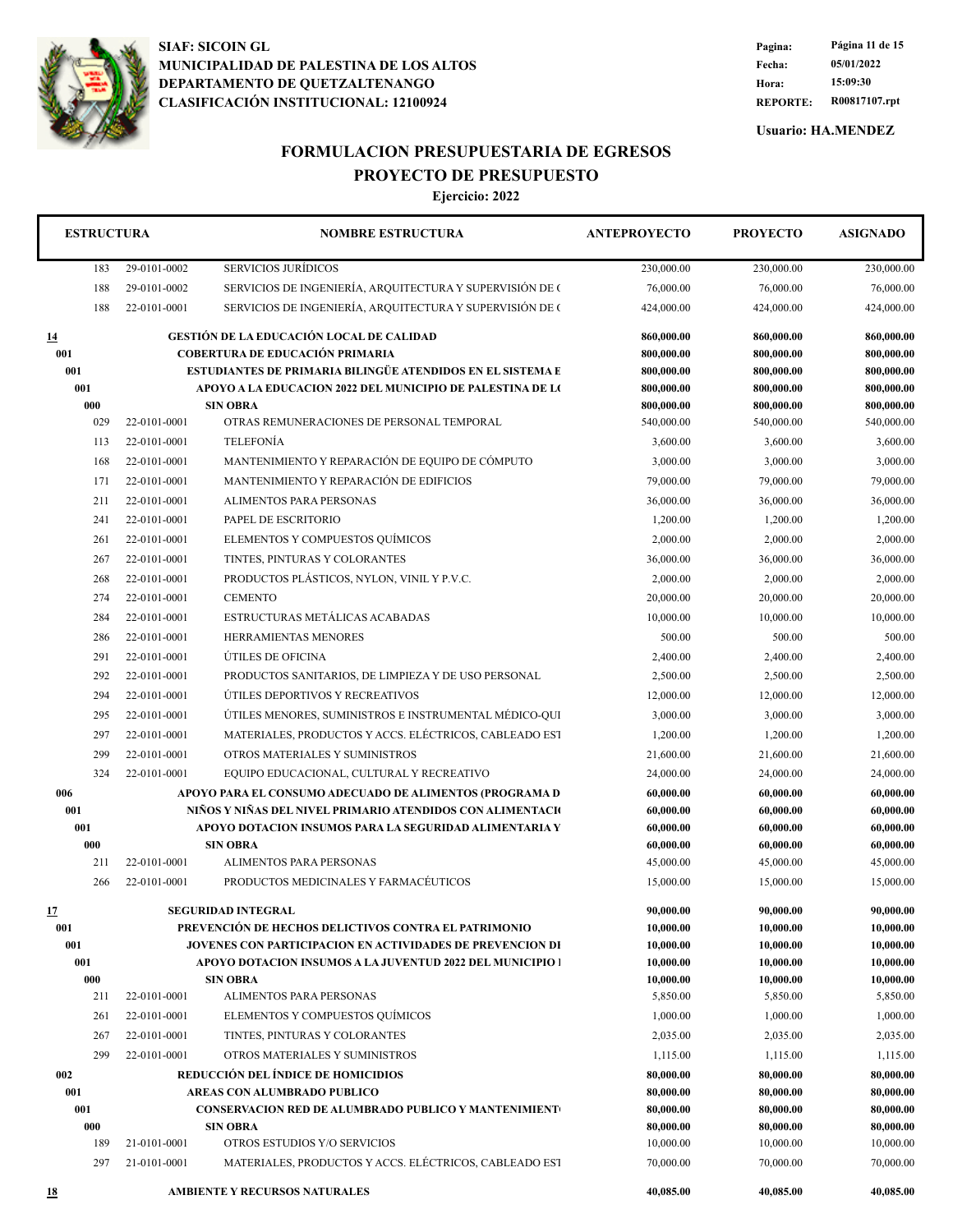

**REPORTE: R00817107.rpt Hora: 15:09:30 Fecha: 05/01/2022 Pagina: Página 12 de 15**

**Usuario: HA.MENDEZ**

#### **FORMULACION PRESUPUESTARIA DE EGRESOS**

**PROYECTO DE PRESUPUESTO**

| <b>ESTRUCTURA</b> |              | <b>NOMBRE ESTRUCTURA</b>                                    | <b>ANTEPROYECTO</b>    | <b>PROYECTO</b>        | <b>ASIGNADO</b>        |
|-------------------|--------------|-------------------------------------------------------------|------------------------|------------------------|------------------------|
| 001               |              | <b>COBERTURA FORESTAL</b>                                   | 40,085.00              | 40,085.00              | 40,085.00              |
| 001               |              | AREAS MUNICIPALES REFORESTADAS O CONSERVADAS                | 40,085.00              | 40,085.00              | 40,085.00              |
| 001               |              | APOYO DOTACION INSUMOS PARA EL VIVERO Y PILONERA 2022 PAI   | 40,085.00              | 40,085.00              | 40,085.00              |
| 000               |              | <b>SIN OBRA</b>                                             | 40,085.00              | 40,085.00              | 40,085.00              |
| 165               | 22-0101-0001 | MANTENIMIENTO Y REPARACIÓN DE MEDIOS DE TRANSPORTE          | 2,500.00               | 2,500.00               | 2,500.00               |
| 211               | 22-0101-0001 | ALIMENTOS PARA PERSONAS                                     | 1,000.00               | 1,000.00               | 1,000.00               |
| 215               | 22-0101-0001 | PRODUCTOS AGROPECUARIOS PARA COMERCIALIZACIÓN               | 16,000.00              | 16,000.00              | 16,000.00              |
| 233               | 22-0101-0001 | PRENDAS DE VESTIR                                           | 800.00                 | 800.00                 | 800.00                 |
| 254               | 22-0101-0001 | ARTÍCULOS DE CAUCHO                                         | 150.00                 | 150.00                 | 150.00                 |
| 263               | 22-0101-0001 | <b>ABONOS Y FERTILIZANTES</b>                               | 7,480.00               | 7,480.00               | 7,480.00               |
| 264               | 22-0101-0001 | INSECTICIDAS, FUMIGANTES Y SIMILARES                        | 2,935.00               | 2,935.00               | 2,935.00               |
| 268               | 22-0101-0001 | PRODUCTOS PLÁSTICOS, NYLON, VINIL Y P.V.C.                  | 7,700.00               | 7,700.00               | 7,700.00               |
| 286               | 22-0101-0001 | HERRAMIENTAS MENORES                                        | 1,520.00               | 1,520.00               | 1,520.00               |
| 20                |              | <b>PROTECCIÓN SOCIAL</b>                                    | 5,200.00               | 5,200.00               | 5,200.00               |
| 000               |              | <b>SIN SUBPROGRAMA</b>                                      | 5,200.00               | 5,200.00               | 5,200.00               |
| 001               |              | ADULTOS MAYORES EN CONDICIÓN DE POBREZA Y POBREZA EXTRI     | 5,200.00               | 5,200.00               | 5,200.00               |
| 001               |              | APOYO ASISTENCIA TECNICA AL ADULTO MAYOR 2022 MUNICIPIO 1   | 5,200.00               | 5,200.00               | 5,200.00               |
| 000<br>211        | 22-0101-0001 | <b>SIN OBRA</b><br><b>ALIMENTOS PARA PERSONAS</b>           | 5,200.00<br>5,200.00   | 5,200.00<br>5,200.00   | 5,200.00<br>5,200.00   |
|                   |              |                                                             |                        |                        |                        |
| 23                |              | DISMINUCIÓN DE LA POBREZA Y POBREZA EXTREMA                 | 370,091.00             | 370,091.00             | 370,091.00             |
| 000               |              | <b>SIN SUBPROGRAMA</b>                                      | 370,091.00             | 370,091.00             | 370,091.00             |
| 001               |              | MICROS, PEQUEÑAS Y MEDIANAS EMPRESAS BENEFICIADAS CON SE    | 370,091.00             | 370,091.00             | 370,091.00             |
| 001               |              | APOYO ASISTENCIA TECNICA A LAS MUJERES 2022 PALESTINA DE L  | 100,000.00             | 100,000.00             | 100,000.00             |
| 000<br>122        | 22-0101-0001 | <b>SIN OBRA</b><br>IMPRESIÓN, ENCUADERNACIÓN Y REPRODUCCIÓN | 100,000.00<br>5,000.00 | 100,000.00<br>5,000.00 | 100,000.00<br>5,000.00 |
| 141               | 22-0101-0001 | <b>TRANSPORTE DE PERSONAS</b>                               | 1,000.00               | 1,000.00               | 1,000.00               |
| 185               | 22-0101-0001 | SERVICIOS DE CAPACITACIÓN                                   | 6,000.00               | 6,000.00               | 6,000.00               |
| 189               | 22-0101-0001 | OTROS ESTUDIOS Y/O SERVICIOS                                | 5,000.00               | 5,000.00               | 5,000.00               |
| 211               | 22-0101-0001 | ALIMENTOS PARA PERSONAS                                     | 25,000.00              | 25,000.00              | 25,000.00              |
| 231               | 22-0101-0001 | <b>HILADOS Y TELAS</b>                                      | 1,000.00               | 1,000.00               | 1,000.00               |
|                   |              |                                                             |                        |                        |                        |
| 241               | 22-0101-0001 | PAPEL DE ESCRITORIO<br>PRODUCTOS DE PAPEL O CARTÓN          | 2,000.00               | 2,000.00               | 2,000.00               |
| 243               | 22-0101-0001 |                                                             | 3,000.00               | 3,000.00               | 3,000.00               |
| 262               | 22-0101-0001 | <b>COMBUSTIBLES Y LUBRICANTES</b>                           | 500.00                 | 500.00                 | 500.00                 |
| 266               | 22-0101-0001 | PRODUCTOS MEDICINALES Y FARMACÉUTICOS                       | 1,000.00               | 1,000.00               | 1,000.00               |
| 267               | 22-0101-0001 | TINTES, PINTURAS Y COLORANTES                               | 2,000.00               | 2,000.00               | 2,000.00               |
| 268               | 22-0101-0001 | PRODUCTOS PLÁSTICOS, NYLON, VINIL Y P.V.C.                  | 500.00                 | 500.00                 | 500.00                 |
| 269               | 22-0101-0001 | OTROS PRODUCTOS QUÍMICOS Y CONEXOS                          | 1,000.00               | 1,000.00               | 1,000.00               |
| 291               | 22-0101-0001 | ÚTILES DE OFICINA                                           | 2,500.00               | 2,500.00               | 2,500.00               |
| 294               | 22-0101-0001 | ÚTILES DEPORTIVOS Y RECREATIVOS                             | 7,000.00               | 7,000.00               | 7,000.00               |
| 295               | 22-0101-0001 | ÚTILES MENORES, SUMINISTROS E INSTRUMENTAL MÉDICO-QUI       | 1,000.00               | 1,000.00               | 1,000.00               |
| 296               | 22-0101-0001 | ÚTILES DE COCINA Y COMEDOR                                  | 2,500.00               | 2,500.00               | 2,500.00               |
| 297               | 22-0101-0001 | MATERIALES, PRODUCTOS Y ACCS. ELÉCTRICOS, CABLEADO EST      | 3,000.00               | 3,000.00               | 3,000.00               |
| 299               | 22-0101-0001 | OTROS MATERIALES Y SUMINISTROS                              | 5,000.00               | 5,000.00               | 5,000.00               |
| 328               | 22-0101-0001 | EOUIPO DE CÓMPUTO                                           | 6,000.00               | 6,000.00               | 6,000.00               |
| 329               | 22-0101-0001 | OTRAS MAQUINARIAS Y EQUIPOS                                 | 20,000.00              | 20,000.00              | 20,000.00              |
| 002               |              | APOYO ASISTENCIA TECNICA A GRUPOS AGROPECUARIOS 2022 PAI    | 61,700.00              | 61,700.00              | 61,700.00              |
| 000               |              | <b>SIN OBRA</b>                                             | 61,700.00              | 61,700.00              | 61,700.00              |
| 029               | 22-0101-0001 | OTRAS REMUNERACIONES DE PERSONAL TEMPORAL                   | 54,000.00              | 54,000.00              | 54,000.00              |
| 141               | 22-0101-0001 | TRANSPORTE DE PERSONAS                                      | 2,400.00               | 2,400.00               | 2,400.00               |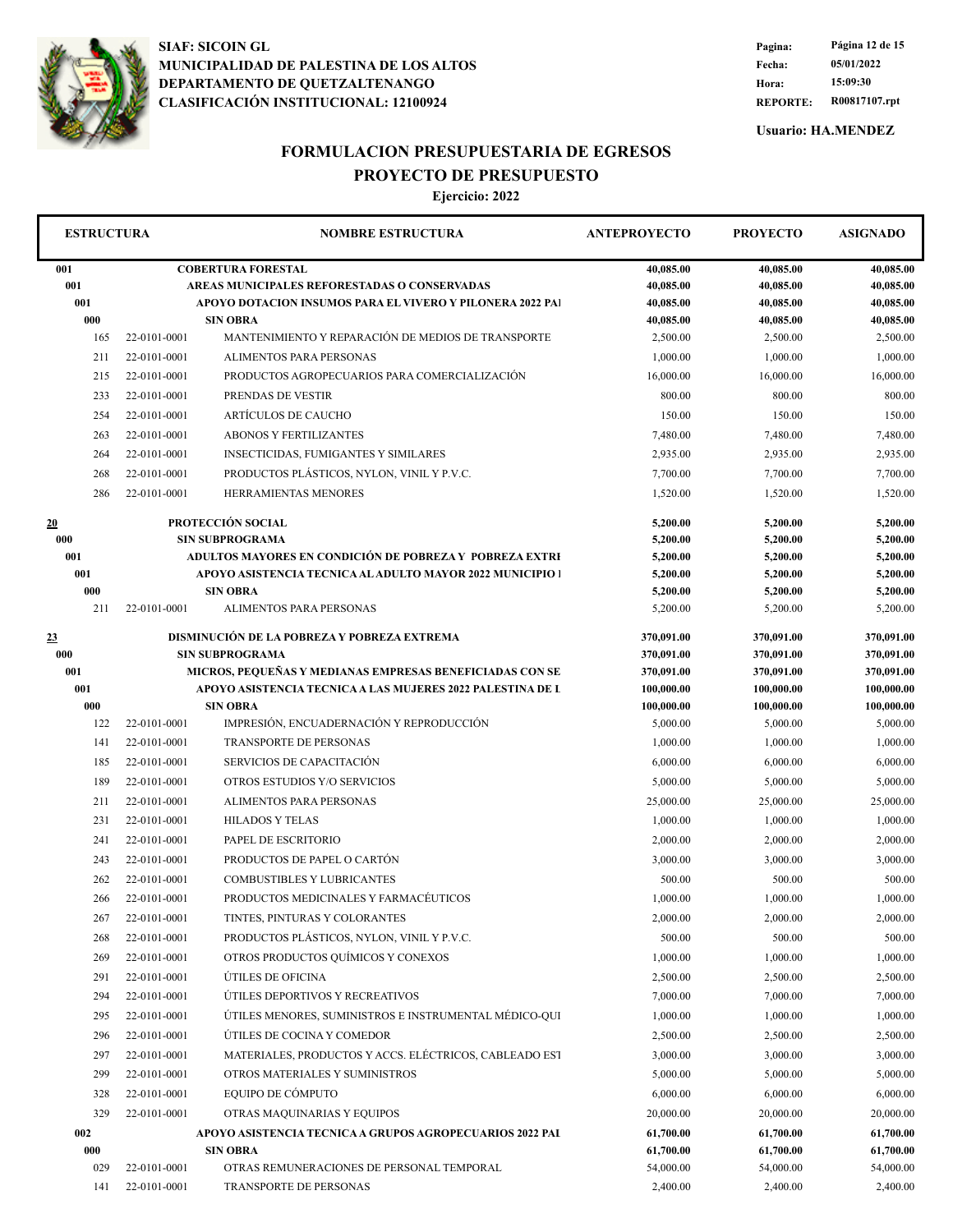

**REPORTE: R00817107.rpt Hora: 15:09:30 Fecha: 05/01/2022 Pagina: Página 13 de 15**

**Usuario: HA.MENDEZ**

# **FORMULACION PRESUPUESTARIA DE EGRESOS**

**PROYECTO DE PRESUPUESTO**

| <b>ESTRUCTURA</b> |              | <b>NOMBRE ESTRUCTURA</b>                                                                 | <b>ANTEPROYECTO</b>          | <b>PROYECTO</b>            | <b>ASIGNADO</b>            |
|-------------------|--------------|------------------------------------------------------------------------------------------|------------------------------|----------------------------|----------------------------|
| 165               | 22-0101-0001 | MANTENIMIENTO Y REPARACIÓN DE MEDIOS DE TRANSPORTE                                       | 1,000.00                     | 1,000.00                   | 1,000.00                   |
| 211               | 22-0101-0001 | <b>ALIMENTOS PARA PERSONAS</b>                                                           | 4,300.00                     | 4,300.00                   | 4,300.00                   |
| 003               |              | APOYO DOTACION INSUMOS PARA LA IMPLEMENTACION DE PARCI                                   | 28,720.00                    | 28,720.00                  | 28,720.00                  |
| 000               |              | <b>SIN OBRA</b>                                                                          | 28,720.00                    | 28,720.00                  | 28,720.00                  |
| 212               | 22-0101-0001 | GRANOS, FORRAJES, CONCENTRADOS Y ALIMENTOS DESTINADO                                     | 5,720.00                     | 5,720.00                   | 5,720.00                   |
| 263               | 22-0101-0001 | <b>ABONOS Y FERTILIZANTES</b>                                                            | 9,800.00                     | 9,800.00                   | 9,800.00                   |
| 264               | 22-0101-0001 | <b>INSECTICIDAS, FUMIGANTES Y SIMILARES</b>                                              | 10,700.00                    | 10,700.00                  | 10,700.00                  |
| 268               | 22-0101-0001 | PRODUCTOS PLÁSTICOS, NYLON, VINIL Y P.V.C.                                               | 2,500.00                     | 2,500.00                   | 2,500.00                   |
| 004               |              | APOYO DOTACION INSUMOS PARA ELABORACION DE PRODUCTOS                                     | 89,715.00                    | 89,715.00                  | 89,715.00                  |
| 000               |              | <b>SIN OBRA</b>                                                                          | 89,715.00                    | 89,715.00                  | 89,715.00                  |
| 122               | 22-0101-0001 | IMPRESIÓN, ENCUADERNACIÓN Y REPRODUCCIÓN                                                 | 11,250.00                    | 11,250.00                  | 11,250.00                  |
| 211               | 22-0101-0001 | ALIMENTOS PARA PERSONAS                                                                  | 1,200.00                     | 1,200.00                   | 1,200.00                   |
| 212               | 22-0101-0001 | GRANOS, FORRAJES, CONCENTRADOS Y ALIMENTOS DESTINADO                                     | 59,590.00                    | 59,590.00                  | 59,590.00                  |
| 224               | 22-0101-0001 | PÓMEZ, CAL Y YESO                                                                        | 900.00                       | 900.00                     | 900.00                     |
| 268               | 22-0101-0001 | PRODUCTOS PLÁSTICOS, NYLON, VINIL Y P.V.C.                                               | 16,775.00                    | 16,775.00                  | 16,775.00                  |
| 005               |              | APOYO DOTACION INSUMOS PARA LA PRODUCCION DE GALLINAS                                    | 89,956.00                    | 89,956.00                  | 89,956.00                  |
| 000<br>212        | 22-0101-0001 | <b>SIN OBRA</b><br>GRANOS, FORRAJES, CONCENTRADOS Y ALIMENTOS DESTINADO                  | 89,956.00<br>89,956.00       | 89,956.00<br>89,956.00     | 89,956.00<br>89,956.00     |
|                   |              |                                                                                          |                              |                            |                            |
| 24                |              | REDUCCIÓN DE EMBARAZOS EN NIÑAS Y ADOLESCENTES                                           | 92,800.00                    | 92,800.00                  | 92,800.00                  |
| 000               |              | <b>SIN SUBPROGRAMA</b>                                                                   | 92,800.00                    | 92,800.00                  | 92,800.00                  |
| 001               |              | NIÑOS, NIÑAS Y ADOLESCENTES REPRESENTADOS, ATENDIDOS Y/O R                               | 92,800.00                    | 92,800.00                  | 92,800.00                  |
| 001<br>000        |              | APOYO DOTACION INSUMOS A LA NINEZ Y ADOLESCENCIA 2022 PAI<br><b>SIN OBRA</b>             | 92,800.00<br>92,800.00       | 92,800.00<br>92,800.00     | 92,800.00<br>92,800.00     |
| 029               | 22-0101-0001 | OTRAS REMUNERACIONES DE PERSONAL TEMPORAL                                                | 48,000.00                    | 48,000.00                  | 48,000.00                  |
| 122               | 22-0101-0001 | IMPRESIÓN, ENCUADERNACIÓN Y REPRODUCCIÓN                                                 | 8,000.00                     | 8,000.00                   | 8,000.00                   |
| 185               | 22-0101-0001 | SERVICIOS DE CAPACITACIÓN                                                                | 2,500.00                     | 2,500.00                   | 2,500.00                   |
| 211               | 22-0101-0001 | ALIMENTOS PARA PERSONAS                                                                  | 29,925.00                    | 29,925.00                  | 29,925.00                  |
| 233               | 22-0101-0001 | PRENDAS DE VESTIR                                                                        | 4,375.00                     | 4,375.00                   | 4,375.00                   |
|                   |              |                                                                                          |                              |                            |                            |
| 31                |              | <b>FOMENTO AL DEPORTE NO FEDERADO Y A LA RECREACIÓN</b>                                  | 1,650,000.00                 | 1,650,000.00               | 1,650,000.00               |
| 000               |              | <b>SIN SUBPROGRAMA</b>                                                                   | 1,650,000.00<br>1,650,000.00 | 1,650,000.00               | 1,650,000.00               |
| 001<br>000        |              | <b>FESTIVALES DEPORTIVOS, RECREATIVOS Y OTROS EVENTOS DE CAF</b><br><b>SIN ACTIVIDAD</b> | 900,000.00                   | 1,650,000.00<br>900,000.00 | 1,650,000.00<br>900,000.00 |
| 001               |              | CONSTRUCCION EDIFICIO PARA LA MUNICIPALIDAD Y PARQUE M                                   | 900,000.00                   | 900,000.00                 | 900,000.00                 |
| 332               | 21-0101-0001 | CONSTRUCCIONES DE BIENES NACIONALES DE USO NO COMÚN                                      | 189,630.00                   | 189,630.00                 | 189,630.00                 |
| 332               | 22-0101-0001 | CONSTRUCCIONES DE BIENES NACIONALES DE USO NO COMÚN                                      | 710,370.00                   | 710,370.00                 | 710,370.00                 |
| 001               |              | <b>CONSERVACION EDIFICIO(S) Y MANTENIMIENTOS, 2022 PALESTINA</b>                         | 200,000.00                   | 200,000.00                 | 200,000.00                 |
| 000               |              | <b>SIN OBRA</b>                                                                          | 200,000.00                   | 200,000.00                 | 200,000.00                 |
| 171               | 22-0101-0001 | MANTENIMIENTO Y REPARACIÓN DE EDIFICIOS                                                  | 80,000.00                    | 80,000.00                  | 80,000.00                  |
| 214               | 22-0101-0001 | PRODUCTOS AGROFORESTALES, MADERA, CORCHO Y SUS MANU                                      | 5,000.00                     | 5,000.00                   | 5,000.00                   |
| 224               | 22-0101-0001 | POMEZ, CAL Y YESO                                                                        | 5,000.00                     | 5,000.00                   | 5,000.00                   |
| 254               | 22-0101-0001 | ARTÍCULOS DE CAUCHO                                                                      | 2,000.00                     | 2,000.00                   | 2,000.00                   |
| 261               | 22-0101-0001 | ELEMENTOS Y COMPUESTOS QUÍMICOS                                                          | 18,000.00                    | 18,000.00                  | 18,000.00                  |
| 267               | 22-0101-0001 | TINTES, PINTURAS Y COLORANTES                                                            | 42,000.00                    | 42,000.00                  | 42,000.00                  |
| 268               | 22-0101-0001 | PRODUCTOS PLÁSTICOS, NYLON, VINIL Y P.V.C.                                               | 5,000.00                     | 5,000.00                   | 5,000.00                   |
| 269               | 22-0101-0001 | OTROS PRODUCTOS QUÍMICOS Y CONEXOS                                                       | 2,000.00                     | 2,000.00                   | 2,000.00                   |
| 284               | 22-0101-0001 | ESTRUCTURAS METÁLICAS ACABADAS                                                           | 24,000.00                    | 24,000.00                  | 24,000.00                  |
| 292               | 22-0101-0001 | PRODUCTOS SANITARIOS, DE LIMPIEZA Y DE USO PERSONAL                                      | 5,000.00                     | 5,000.00                   | 5,000.00                   |
| 299               | 22-0101-0001 | OTROS MATERIALES Y SUMINISTROS                                                           | 12,000.00                    | 12,000.00                  | 12,000.00                  |
| 002               |              | APOYO A LA CULTURA Y DEPORTES DE LA CABECERA MUNICIPAL 2                                 | 300,000.00                   | 300,000.00                 | 300,000.00                 |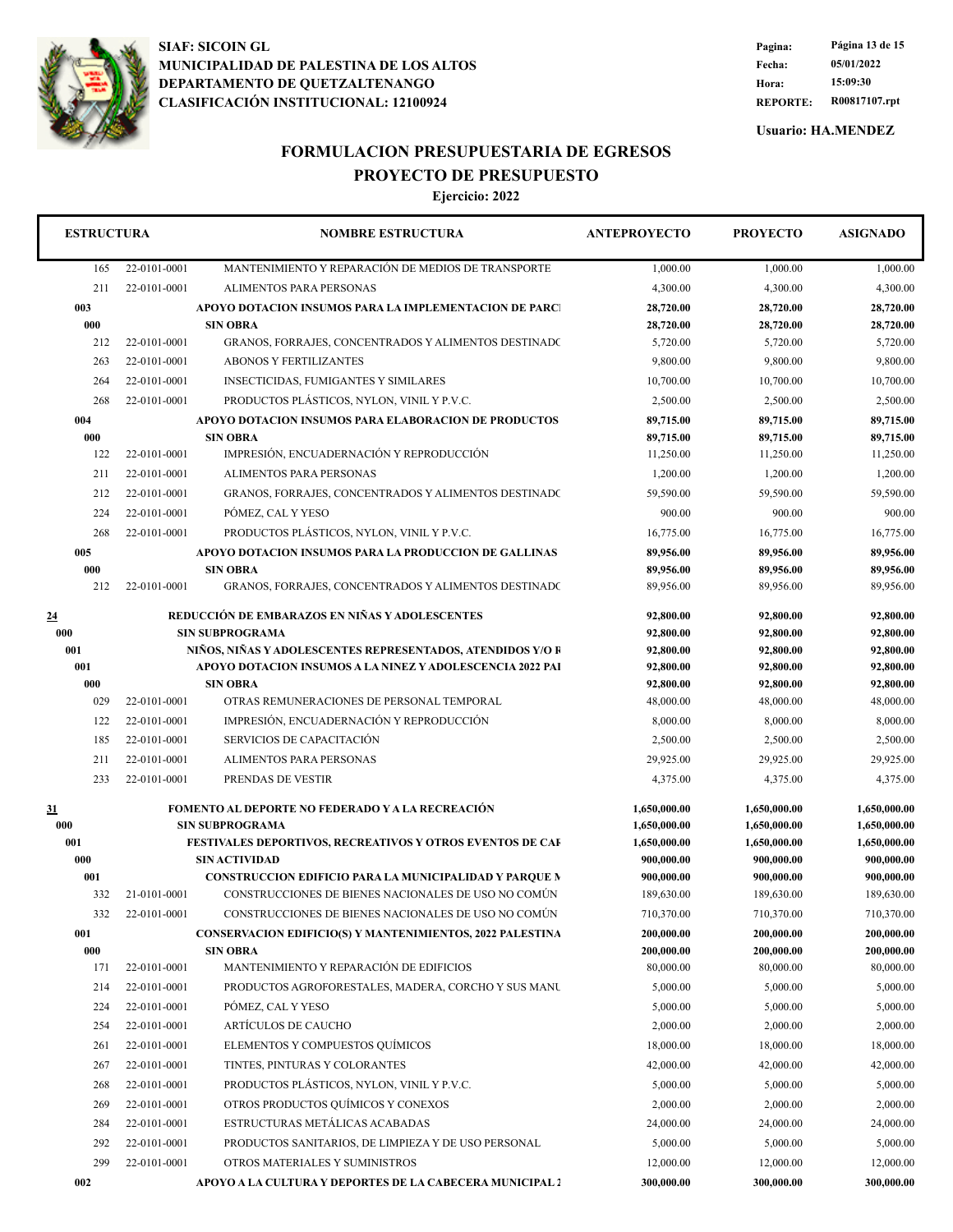

**REPORTE: R00817107.rpt Hora: 15:09:30 Fecha: 05/01/2022 Pagina: Página 14 de 15**

**Usuario: HA.MENDEZ**

# **FORMULACION PRESUPUESTARIA DE EGRESOS**

**PROYECTO DE PRESUPUESTO**

| <b>ESTRUCTURA</b> |              | <b>NOMBRE ESTRUCTURA</b>                                   | <b>ANTEPROYECTO</b>   | <b>PROYECTO</b>       | <b>ASIGNADO</b>       |
|-------------------|--------------|------------------------------------------------------------|-----------------------|-----------------------|-----------------------|
| 000               |              | <b>SIN OBRA</b>                                            | 300,000.00            | 300,000.00            | 300,000.00            |
| 111               | 22-0101-0001 | ENERGÍA ELÉCTRICA                                          | 10,000.00             | 10,000.00             | 10,000.00             |
| 112               | 22-0101-0001 | <b>AGUA</b>                                                | 3,000.00              | 3,000.00              | 3,000.00              |
| 121               | 22-0101-0001 | DIVULGACIÓN E INFORMACIÓN                                  | 40,000.00             | 40,000.00             | 40,000.00             |
| 122               | 22-0101-0001 | IMPRESIÓN, ENCUADERNACIÓN Y REPRODUCCIÓN                   | 2,500.00              | 2,500.00              | 2,500.00              |
| 141               | 22-0101-0001 | TRANSPORTE DE PERSONAS                                     | 15,000.00             | 15,000.00             | 15,000.00             |
| 142               | 22-0101-0001 | <b>FLETES</b>                                              | 4,000.00              | 4,000.00              | 4,000.00              |
| 173               | 22-0101-0001 | MANTENIMIENTO Y REPARACIÓN DE BIENES NACIONALES DE US      | 25,000.00             | 25,000.00             | 25,000.00             |
| 185               | 22-0101-0001 | SERVICIOS DE CAPACITACIÓN                                  | 2,000.00              | 2,000.00              | 2,000.00              |
| 187               | 22-0101-0001 | SERVICIOS POR ACTUACIONES ARTÍSTICAS Y DEPORTIVAS          | 80,000.00             | 80,000.00             | 80,000.00             |
| 189               | 22-0101-0001 | OTROS ESTUDIOS Y/O SERVICIOS                               | 10,000.00             | 10,000.00             | 10,000.00             |
| 196               | 22-0101-0001 | SERVICIOS DE ATENCIÓN Y PROTOCOLO                          | 5,000.00              | 5,000.00              | 5,000.00              |
| 199               | 22-0101-0001 | <b>OTROS SERVICIOS</b>                                     | 5,000.00              | 5,000.00              | 5,000.00              |
| 211               | 22-0101-0001 | ALIMENTOS PARA PERSONAS                                    | 31,500.00             | 31,500.00             | 31,500.00             |
| 232               | 22-0101-0001 | <b>ACABADOS TEXTILES</b>                                   | 1,000.00              | 1,000.00              | 1,000.00              |
| 233               | 22-0101-0001 | PRENDAS DE VESTIR                                          | 20,000.00             | 20,000.00             | 20,000.00             |
| 263               | 22-0101-0001 | <b>ABONOS Y FERTILIZANTES</b>                              | 2,000.00              | 2,000.00              | 2,000.00              |
| 264               | 22-0101-0001 | <b>INSECTICIDAS, FUMIGANTES Y SIMILARES</b>                | 1,000.00              | 1,000.00              | 1,000.00              |
| 267               | 22-0101-0001 | TINTES, PINTURAS Y COLORANTES                              | 3,000.00              | 3,000.00              | 3,000.00              |
| 284               | 22-0101-0001 | ESTRUCTURAS METÁLICAS ACABADAS                             | 2,000.00              | 2,000.00              | 2,000.00              |
| 294               | 22-0101-0001 | ÚTILES DEPORTIVOS Y RECREATIVOS                            | 30,000.00             | 30,000.00             | 30,000.00             |
| 299               | 22-0101-0001 | OTROS MATERIALES Y SUMINISTROS                             | 8,000.00              | 8,000.00              | 8,000.00              |
| 003               |              | APOYO A LA CULTURA Y DEPORTES DE LA ALDEA LOS GONZALEZ 2   | 50,000.00             | 50,000.00             | 50,000.00             |
| 000               |              | <b>SIN OBRA</b>                                            | 50,000.00             | 50,000.00             | 50,000.00             |
| 112               | 22-0101-0001 | <b>AGUA</b>                                                | 2,400.00              | 2,400.00              | 2,400.00              |
| 121               | 22-0101-0001 | DIVULGACIÓN E INFORMACIÓN                                  | 1,500.00              | 1,500.00              | 1,500.00              |
| 141               | 22-0101-0001 | TRANSPORTE DE PERSONAS                                     | 3,000.00              | 3,000.00              | 3,000.00              |
| 173               | 22-0101-0001 | MANTENIMIENTO Y REPARACIÓN DE BIENES NACIONALES DE US      | 5,000.00              | 5,000.00              | 5,000.00              |
| 187               | 22-0101-0001 | SERVICIOS POR ACTUACIONES ARTÍSTICAS Y DEPORTIVAS          | 15,000.00             | 15,000.00             | 15,000.00             |
| 211               | 22-0101-0001 | ALIMENTOS PARA PERSONAS                                    | 8,000.00              | 8,000.00              | 8,000.00              |
| 233               | 22-0101-0001 | PRENDAS DE VESTIR                                          | 5,000.00              | 5,000.00              | 5,000.00              |
| 263               | 22-0101-0001 | <b>ABONOS Y FERTILIZANTES</b>                              | 1,500.00              | 1,500.00              | 1,500.00              |
| 294               | 22-0101-0001 | ÚTILES DEPORTIVOS Y RECREATIVOS                            | 8,600.00              | 8,600.00              | 8,600.00              |
| 004               |              | APOYO A LA CULTURA Y DEPORTES DE LA ALDEA EL EDEN 2022 PAI | 60,000.00             | 60,000.00             | 60,000.00             |
| 000<br>112        | 22-0101-0001 | <b>SIN OBRA</b><br><b>AGUA</b>                             | 60,000.00<br>2,000.00 | 60,000.00<br>2,000.00 | 60,000.00<br>2,000.00 |
| 121               | 22-0101-0001 | DIVULGACIÓN E INFORMACIÓN                                  | 2,500.00              | 2,500.00              | 2,500.00              |
| 141               | 22-0101-0001 | <b>TRANSPORTE DE PERSONAS</b>                              | 2,500.00              | 2,500.00              | 2,500.00              |
| 173               | 22-0101-0001 | MANTENIMIENTO Y REPARACIÓN DE BIENES NACIONALES DE US      | 8,000.00              | 8,000.00              | 8,000.00              |
| 187               | 22-0101-0001 | SERVICIOS POR ACTUACIONES ARTÍSTICAS Y DEPORTIVAS          | 22,000.00             | 22,000.00             | 22,000.00             |
| 211               | 22-0101-0001 | ALIMENTOS PARA PERSONAS                                    | 8,000.00              | 8,000.00              | 8,000.00              |
| 233               | 22-0101-0001 | PRENDAS DE VESTIR                                          | 4,000.00              | 4,000.00              | 4,000.00              |
| 263               | 22-0101-0001 | <b>ABONOS Y FERTILIZANTES</b>                              | 1,000.00              | 1,000.00              | 1,000.00              |
| 294               | 22-0101-0001 | ÚTILES DEPORTIVOS Y RECREATIVOS                            | 10,000.00             | 10,000.00             | 10,000.00             |
| 005               |              | APOYO A LA CULTURA Y DEPORTES DE LA ALDEA EL CARMEN 2022   | 80,000.00             | 80,000.00             | 80,000.00             |
| 000               |              | <b>SIN OBRA</b>                                            | 80,000.00             | 80,000.00             | 80,000.00             |
| 112               | 22-0101-0001 | <b>AGUA</b>                                                | 2,400.00              | 2,400.00              | 2,400.00              |
| 121               | 22-0101-0001 | DIVULGACIÓN E INFORMACIÓN                                  | 4,000.00              | 4,000.00              | 4,000.00              |
| 141               | 22-0101-0001 | TRANSPORTE DE PERSONAS                                     | 3,000.00              | 3,000.00              | 3,000.00              |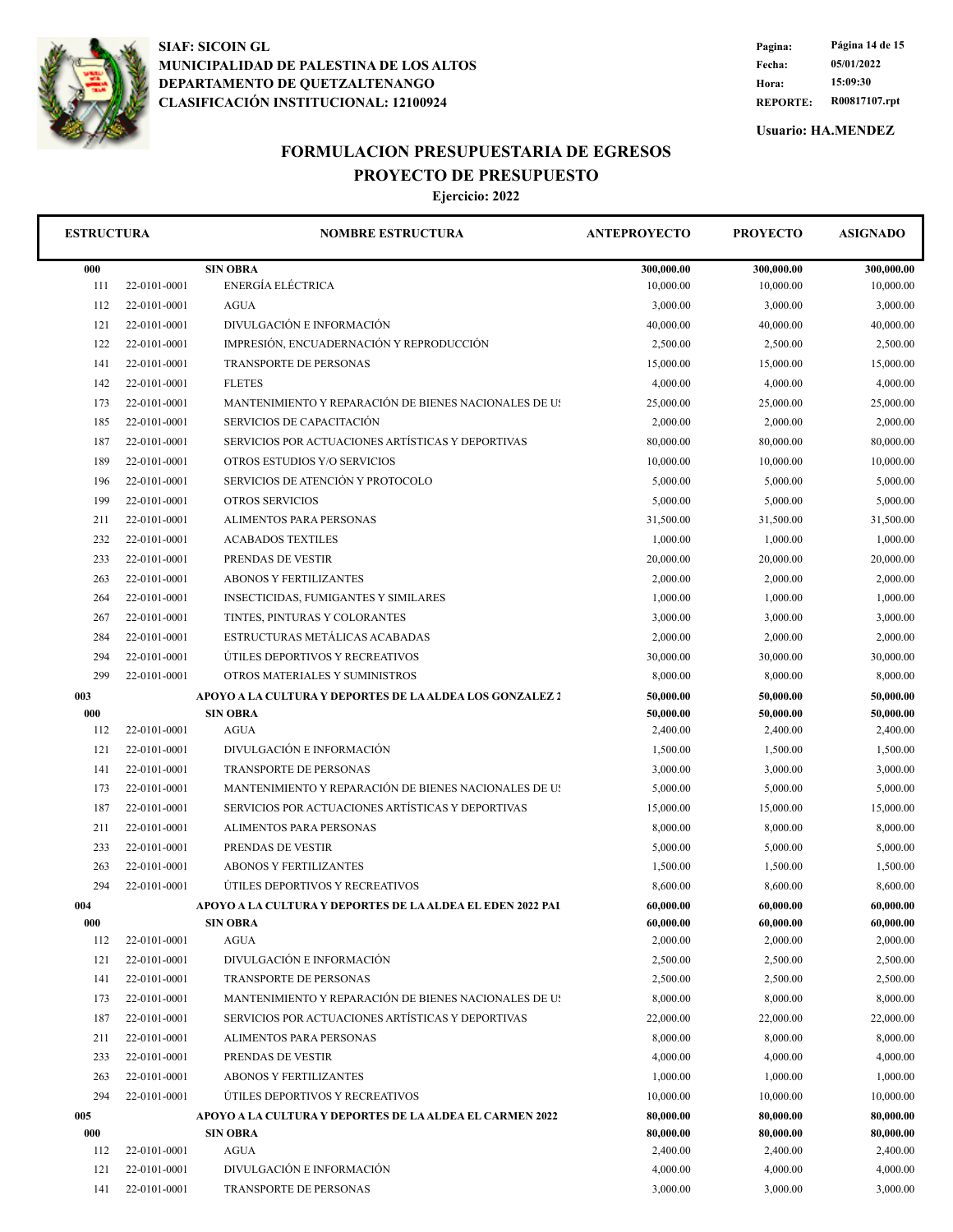

**REPORTE: R00817107.rpt Hora: 15:09:30 Fecha: 05/01/2022 Pagina: Página 15 de 15**

**Usuario: HA.MENDEZ**

### **FORMULACION PRESUPUESTARIA DE EGRESOS PROYECTO DE PRESUPUESTO**

| <b>ESTRUCTURA</b> |              | <b>NOMBRE ESTRUCTURA</b>                                                   | <b>ANTEPROYECTO</b>      | <b>PROYECTO</b>          | <b>ASIGNADO</b>          |
|-------------------|--------------|----------------------------------------------------------------------------|--------------------------|--------------------------|--------------------------|
| 173               | 22-0101-0001 | MANTENIMIENTO Y REPARACIÓN DE BIENES NACIONALES DE US                      | 5,000.00                 | 5,000.00                 | 5,000.00                 |
| 187               | 22-0101-0001 | SERVICIOS POR ACTUACIONES ARTÍSTICAS Y DEPORTIVAS                          | 35,000.00                | 35,000.00                | 35,000.00                |
| 211               | 22-0101-0001 | <b>ALIMENTOS PARA PERSONAS</b>                                             | 15,000.00                | 15,000.00                | 15,000.00                |
| 233               | 22-0101-0001 | PRENDAS DE VESTIR                                                          | 6,000.00                 | 6,000.00                 | 6,000.00                 |
| 294               | 22-0101-0001 | ÚTILES DEPORTIVOS Y RECREATIVOS                                            | 9,600.00                 | 9,600.00                 | 9,600.00                 |
| 006               |              | APOYO A LA CULTURA Y DEPORTES DE LA ALDEA BUENA VISTA 202.                 | 60,000.00                | 60,000.00                | 60,000.00                |
| 000               |              | <b>SIN OBRA</b>                                                            | 60,000.00                | 60,000.00                | 60,000.00                |
| 112               | 22-0101-0001 | <b>AGUA</b>                                                                | 3,000.00                 | 3,000.00                 | 3,000.00                 |
| 121               | 22-0101-0001 | DIVULGACIÓN E INFORMACIÓN                                                  | 2,000.00                 | 2,000.00                 | 2,000.00                 |
| 141               | 22-0101-0001 | <b>TRANSPORTE DE PERSONAS</b>                                              | 3,000.00                 | 3,000.00                 | 3,000.00                 |
| 173               | 22-0101-0001 | MANTENIMIENTO Y REPARACIÓN DE BIENES NACIONALES DE US                      | 5,000.00                 | 5,000.00                 | 5,000.00                 |
| 187               | 22-0101-0001 | SERVICIOS POR ACTUACIONES ARTÍSTICAS Y DEPORTIVAS                          | 20,000.00                | 20,000.00                | 20,000.00                |
| 211               | 22-0101-0001 | <b>ALIMENTOS PARA PERSONAS</b>                                             | 9,000.00                 | 9,000.00                 | 9,000.00                 |
| 233               | 22-0101-0001 | PRENDAS DE VESTIR                                                          | 5,000.00                 | 5,000.00                 | 5,000.00                 |
| 263               | 22-0101-0001 | <b>ABONOS Y FERTILIZANTES</b>                                              | 1,000.00                 | 1,000.00                 | 1,000.00                 |
| 294               | 22-0101-0001 | ÚTILES DEPORTIVOS Y RECREATIVOS                                            | 12,000.00                | 12,000.00                | 12,000.00                |
| 99                |              | PARTIDAS NO ASIGNABLES A PROGRAMAS                                         | 501,673.00               | 501,673.00               | 501,673.00               |
| 001               |              | <b>TRASNFERENCIAS DE CAPITAL</b>                                           | 323,673.00               | 323,673.00               | 323,673.00               |
| 000               |              | <b>SIN PROYECTO</b>                                                        | 323,673.00               | 323,673.00               | 323,673.00               |
| 001               |              | <b>SERVICIOS DE MANEJO INTEGRADO DE RESIDUOS SOLIDOS DE LA</b>             | 323,673.00               | 323,673.00               | 323,673.00               |
| 000               |              | <b>SIN OBRA</b>                                                            | 323,673.00               | 323,673.00               | 323,673.00               |
| 563               | 21-0101-0001 | TRANSFERENCIAS A MANCOMUNIDADES                                            | 323,673.00               | 323,673.00               | 323,673.00               |
| 002               |              | TRASNFERENCIAS CORRIENTES A INSTITUCIONES                                  | 178,000.00               | 178,000.00               | 178,000.00               |
| 000               |              | <b>SIN PROYECTO</b>                                                        | 178,000.00               | 178,000.00               | 178,000.00               |
| 001<br>000        |              | APORTES A ASOCIACIONES Y MANCOMUNIDADES PARA EL AÑO 202<br><b>SIN OBRA</b> | 136,000.00<br>136,000.00 | 136,000.00<br>136,000.00 | 136,000.00<br>136,000.00 |
| 435               | 22-0101-0001 | TRANSFERENCIAS A OTRAS INSTITUCIONES SIN FINES DE LUCRO                    | 36,000.00                | 36,000.00                | 36,000.00                |
| 483               | 21-0101-0001 | TRANSFERENCIAS A MANCOMUNIDADES                                            | 40,000.00                | 40,000.00                | 40,000.00                |
| 483               | 31-0151-0001 | TRANSFERENCIAS A MANCOMUNIDADES                                            | 60,000.00                | 60,000.00                | 60,000.00                |
| 002               |              | <b>CONSERVACION Y APOYO A LA EDUCACION EN LA CABECERA MUN</b>              | 28,000.00                | 28,000.00                | 28,000.00                |
| 000               |              | <b>SIN OBRA</b>                                                            | 28,000.00                | 28,000.00                | 28,000.00                |
| 431               | 22-0101-0001 | TRANSFERENCIAS A INSTITUCIONES DE ENSEÑANZA                                | 28,000.00                | 28,000.00                | 28,000.00                |
| 003               |              | CONSERVACION Y APOYO A LA EDUCACION EN ALDEA EL EDEN, AÑ                   | 14,000.00                | 14,000.00                | 14,000.00                |
| 000               |              | <b>SIN OBRA</b>                                                            | 14,000.00                | 14,000.00                | 14,000.00                |
| 431               | 22-0101-0001 | TRANSFERENCIAS A INSTITUCIONES DE ENSEÑANZA                                | 14,000.00                | 14,000.00                | 14,000.00                |
|                   |              | <b>Totales:</b>                                                            | 22,400,000.00            | 22,400,000.00            | 22,400,000.00            |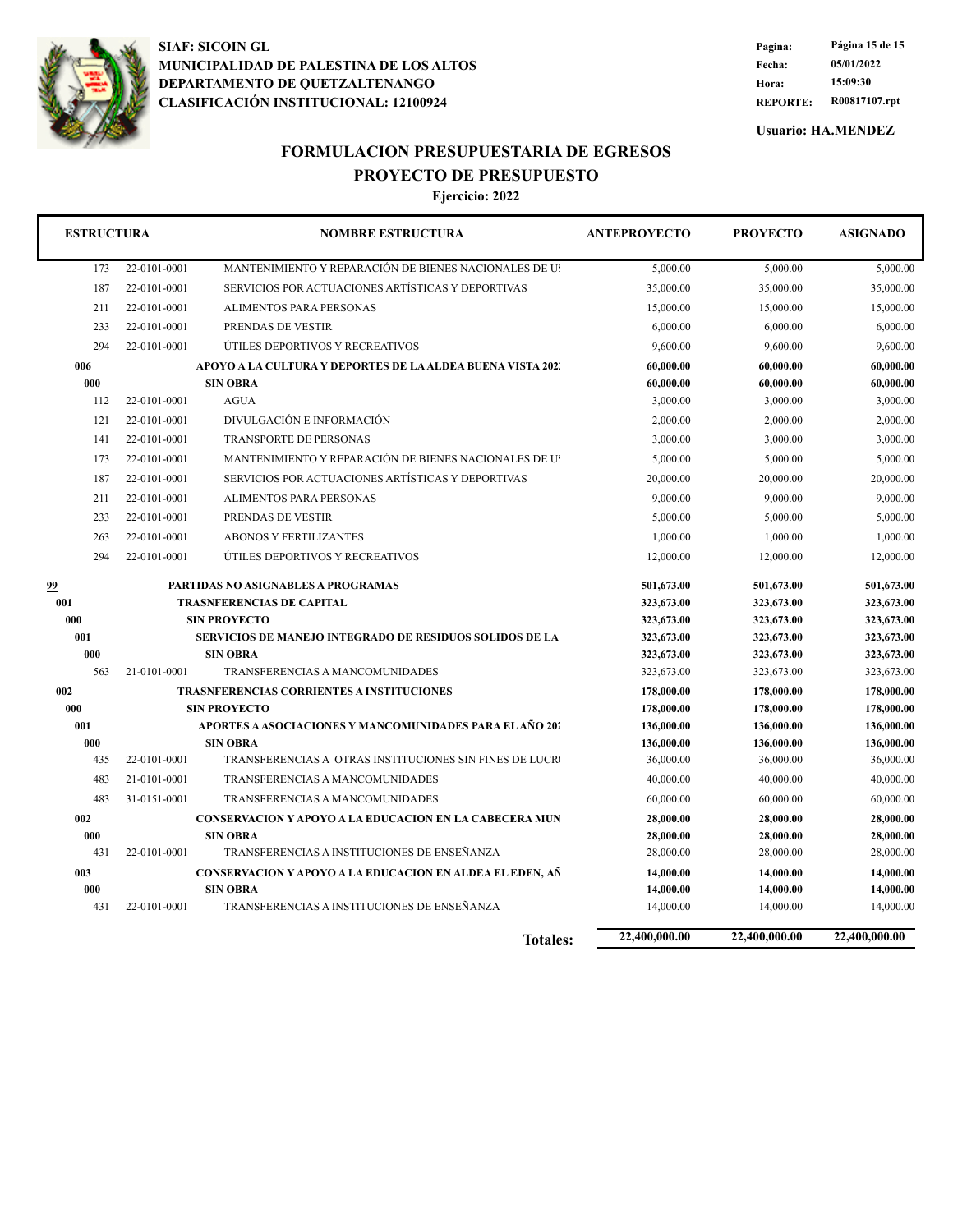

**Clasificación Institucional: 12100924 DEPARTAMENTO DE: QUETZALTENANGO MUNICIPALIDAD DE PALESTINA DE LOS ALTOS SIAF: SICOIN GL**

**REPORTE: R00817071.rpt Hora: 15:07:53 Fecha: 05/01/2022 Pagina: Página 1 de 3**

**Usuario: HA.MENDEZ**

### **FORMULACION PRESUPUESTARIA DE INGRESOS PROYECTO DE PRESUPUESTO**

| <b>ESTRUCTURA</b>           | <b>NOMBRE ESTRUCTURA</b>                                 | <b>PROYECTO</b> | <b>ASIGNADO</b> |
|-----------------------------|----------------------------------------------------------|-----------------|-----------------|
| 10.00.00.00.00              | <b>INGRESOS TRIBUTARIOS</b>                              | 62,400.00       | 62,400.00       |
| 10.02.00.00.00              | <b>IMPUESTOS INDIRECTOS</b>                              | 62,400.00       | 62,400.00       |
| 10.02.80.00.00              | Arbitrios Municipales                                    | 62,400.00       | 62,400.00       |
| 10.02.84.00.00              | Sobre Diversiones y Espectáculos                         | 10,000.00       | 10,000.00       |
| 10.02.84.06.00              | Cablevision                                              | 10,000.00       | 10,000.00       |
| 10.02.88.00.00              | Sobre productos industriales                             | 400.00          | 400.00          |
| 10.02.88.08.00              | Extraccion de Cueros                                     | 400.00          | 400.00          |
| 10.02.89.00.00              | Otros arbitrios municipales                              | 52,000.00       | 52,000.00       |
| 10.02.89.01.00              | Boleto de Ornato                                         | 52,000.00       | 52,000.00       |
| 10.02.89.01.01.31 0151 0001 | Valor Boleto de Ornato                                   | 40,000.00       | 40,000.00       |
| 10.02.89.01.02.31 0151 0001 | Multa del Boleto de Ornato                               | 12,000.00       | 12,000.00       |
| 11.00.00.00.00              | <b>INGRESOS NO TRIBUTARIOS</b>                           | 551,900.00      | 551,900.00      |
| 11.02.00.00.00              | <b>TASAS</b>                                             | 800.00          | 800.00          |
| 11.02.90.00.00              | Tasas y licencias varias                                 | 800.00          | 800.00          |
| 11.02.90.01.00              | Licencias de Construcci <sub>ó</sub> n                   | 800.00          | 800.00          |
| 11.04.00.00.00              | ARRENDAMIENTO DE EDIFICIOS, EQUIPOS E INSTALACIONES      | 401,000.00      | 401,000.00      |
| 11.04.10.00.00              | De edificios y viviendas                                 | 401,000.00      | 401,000.00      |
| 11.04.10.02.00              | ARRENDAMIENTO DE LOCALES                                 | 400,000.00      | 400,000.00      |
| 11.04.10.02.04.31 0151 0001 | Arrendamiento de locales                                 | 400,000.00      | 400,000.00      |
| 11.04.10.04.00              | Arrendamiento de Salon Municipal                         | 1,000.00        | 1,000.00        |
|                             |                                                          |                 |                 |
| 11.06.00.00.00              | <b>MULTAS</b>                                            | 50,000.00       | 50,000.00       |
| 11.06.10.00.00              | Originadas en ingresos no tributarios                    | 50,000.00       | 50,000.00       |
| 11.06.10.01.00              | Multas Administrativas                                   | 50,000.00       | 50,000.00       |
| 11.09.00.00.00              | OTROS INGRESOS NO TRIBUTARIOS                            | 100,100.00      | 100,100.00      |
| 11.09.90.00.00              | Otros Ingresos No Tributarios                            | 100,100.00      | 100,100.00      |
| 11.09.90.01.00              | Feria Titular                                            | 100.00          | 100.00          |
| 11.09.90.99.00              | Otros ingresos                                           | 100,000.00      | 100,000.00      |
|                             |                                                          |                 |                 |
| 13.00.00.00.00              | VENTA DE BIENES Y SERVICIOS DE LA ADMINISTRACION PUBLICA | 502,500.00      | 502,500.00      |
| 13.02.00.00.00              | <b>VENTA DE SERVICIOS</b>                                | 502,500.00      | 502,500.00      |
| 13.02.60.00.00              | Servicios administrativos municipales                    | 502,500.00      | 502,500.00      |
| 13.02.60.02.00              | Licencias                                                | 200.00          | 200.00          |
| 13.02.60.06.00              | Concesion de Servicios de Agua (Pajas de Agua)           | 300,000.00      | 300,000.00      |
| 13.02.60.09.00              | Instalaciones y reinstalaciones de Servicios Publicos    | 3,000.00        | 3,000.00        |
| 13.02.60.09.02.31 0151 0001 | Reconexion de Agua Potable                               | 3,000.00        | 3,000.00        |
| 13.02.60.13.00              | Cartas de Ventas                                         | 800.00          | 800.00          |
| 13.02.60.16.00              | Estacionamiento de Vehiculos Vias Publicas               | 120,000.00      | 120,000.00      |
| 13.02.60.16.01.31 0151 0001 | Estacionamiento de Vehiculos                             | 90,000.00       | 90,000.00       |
| 13.02.60.16.02.31 0151 0001 | Estacionamiento de Taxis                                 | 30,000.00       | 30,000.00       |
| 13.02.60.19.00              | Tala de Arboles                                          | 2,000.00        | 2,000.00        |
| 13.02.60.23.00              | Concesion de Drenajes                                    | 3,000.00        | 3,000.00        |
| 13.02.60.24.00              | Fotocopias                                               | 3,500.00        | 3,500.00        |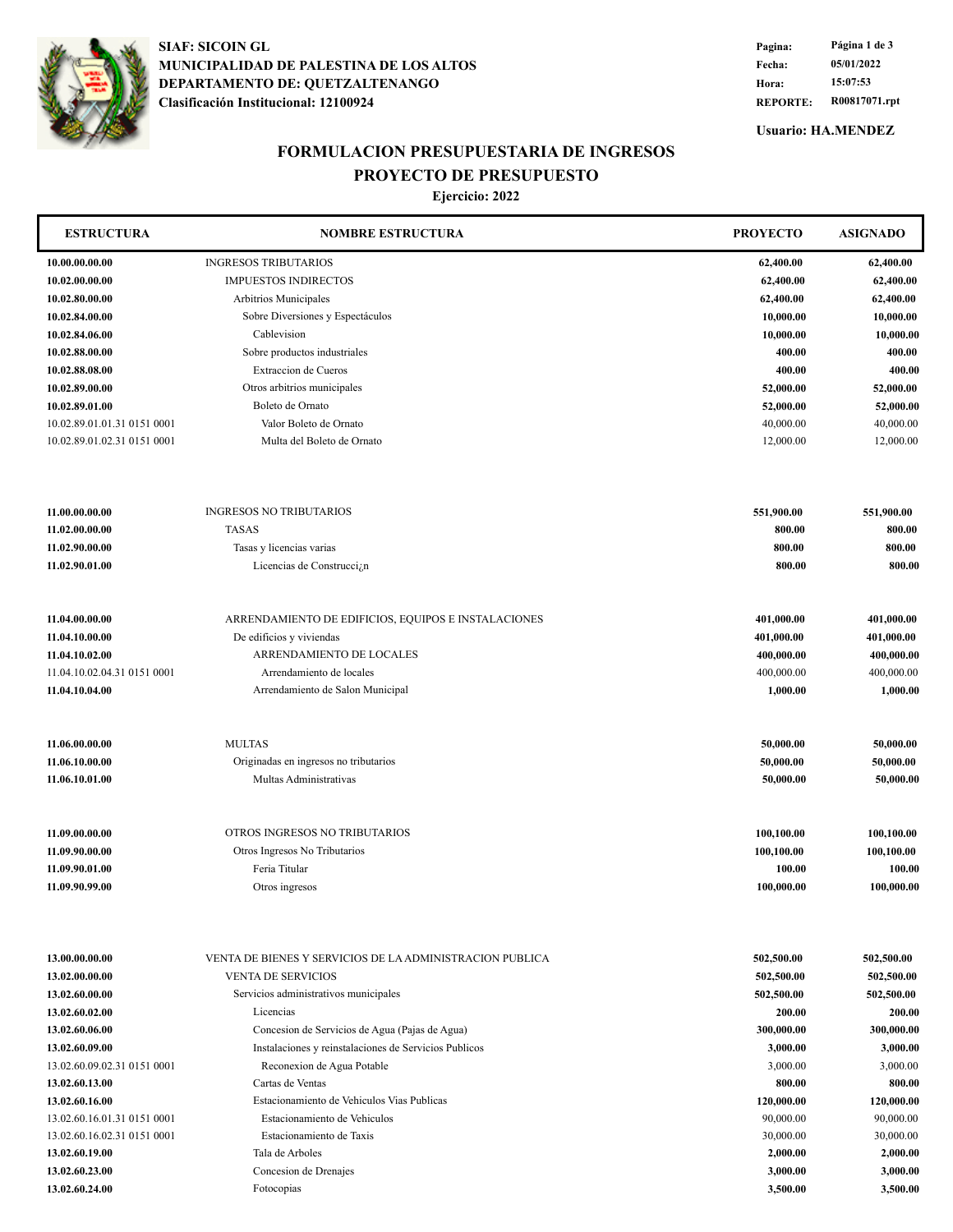

**Clasificación Institucional: 12100924 DEPARTAMENTO DE: QUETZALTENANGO MUNICIPALIDAD DE PALESTINA DE LOS ALTOS SIAF: SICOIN GL**

**REPORTE: R00817071.rpt Hora: 15:07:53 Fecha: 05/01/2022 Pagina: Página 2 de 3**

**Usuario: HA.MENDEZ**

## **FORMULACION PRESUPUESTARIA DE INGRESOS**

**PROYECTO DE PRESUPUESTO**

| <b>ESTRUCTURA</b>                | <b>NOMBRE ESTRUCTURA</b>                                 | <b>PROYECTO</b>              | <b>ASIGNADO</b>              |
|----------------------------------|----------------------------------------------------------|------------------------------|------------------------------|
| 13.02.60.99.00                   | Otros Ingresos Por Servicios Administrativos Municipales | 70,000.00                    | 70,000.00                    |
|                                  |                                                          |                              |                              |
|                                  |                                                          |                              |                              |
| 14.00.00.00.00                   | <b>INGRESOS DE OPERACIÓN</b>                             | 1,763,100.00                 | 1,763,100.00                 |
| 14.01.00.00.00                   | <b>VENTA DE BIENES</b>                                   | 68,100.00                    | 68,100.00                    |
| 14.01.10.00.00                   | Venta de insumos agrícolas                               | 16,000.00                    | 16,000.00                    |
| 14.01.10.02.00                   | Venta de Arboles Para Siembra                            | 16,000.00                    | 16,000.00                    |
|                                  |                                                          |                              |                              |
| 14.01.20.00.00                   | Venta de productos agropecuarios y forestales            | 2,100.00                     | 2,100.00                     |
| 14.01.20.02.00                   | Venta de Arboles en Pie                                  | 100.00                       | 100.00                       |
| 14.01.20.99.00                   | Venta de Otros Productos Agropecuarios Forestales        | 2,000.00                     | 2,000.00                     |
| 14.01.90.00.00                   | Venta de otros bienes                                    | 50,000.00                    | 50,000.00                    |
| 14.01.90.08.00                   | Venta de Medicina                                        | 50,000.00                    | 50,000.00                    |
|                                  |                                                          |                              |                              |
|                                  |                                                          |                              |                              |
| 14.02.00.00.00                   | <b>VENTA DE SERVICIOS</b>                                | 1,695,000.00                 | 1,695,000.00                 |
| 14.02.40.00.00<br>14.02.40.01.00 | Servicios públicos municipales<br>Canon de Agua          | 1,695,000.00<br>1,200,000.00 | 1,695,000.00<br>1,200,000.00 |
| 14.02.40.02.00                   | Piso de Plaza                                            | 220,000.00                   | 220,000.00                   |
| 14.02.40.03.00                   | Rastros                                                  | 5,000.00                     | 5,000.00                     |
| 14.02.40.04.00                   | Cementerio                                               | 20,000.00                    | 20,000.00                    |
| 14.02.40.06.00                   | Exceso de Agua                                           | 220,000.00                   | 220,000.00                   |
| 14.02.40.18.00                   | Extraccion de Ripio y Basura                             | 30,000.00                    | 30,000.00                    |
| 15.00.00.00.00                   | RENTAS DE LA PROPIEDAD                                   | 120,100.00                   | 120,100.00                   |
| 15.01.00.00.00                   | <b>INTERESES</b>                                         | 120,000.00                   | 120,000.00                   |
| 15.01.31.00.00                   | Por depósitos internos                                   | 120,000.00                   | 120,000.00                   |
| 15.01.31.01.00                   | Intereses generados por Cuentas Monetarias               | 120,000.00                   | 120,000.00                   |
|                                  |                                                          |                              |                              |
| 15.03.00.00.00                   | ARRENDAMIENTO DE TIERRAS Y TERRENOS                      | 100.00                       | 100.00                       |
| 15.03.10.00.00                   | Arrendamiento de tierras y terrenos                      | 100.00                       | 100.00                       |
| 15.03.10.01.00                   | Arrendamiento de Terrenos                                | 100.00                       | 100.00                       |
|                                  |                                                          |                              |                              |
| 16.00.00.00.00                   | TRANSFERENCIAS CORRIENTES                                | 3,339,050.00                 | 3,339,050.00                 |
| 16.02.00.00.00                   | DEL SECTOR PUBLICO                                       | 3,339,050.00                 | 3,339,050.00                 |
| 16.02.10.00.00                   | De la administración central                             | 3,339,050.00                 | 3,339,050.00                 |
| 16.02.10.01.00                   | Situado Constitucional para Funcionamiento               | 791,390.00                   | 791,390.00                   |
| 16.02.10.04.00                   | IMPUESTO CIRCULACION DE VEHICULOS PARA FUNCIONAMIEN      | 27,435.00                    | 27,435.00                    |
| 16.02.10.05.00                   | Impuesto al Valor Agregado (IVA-PAZ) para Funcionamiento | 2,520,225.00                 | 2,520,225.00                 |
| 17.00.00.00.00                   | TRANFERENCIAS DE CAPITAL                                 | 16,060,950.00                | 16,060,950.00                |
| 17.02.00.00.00                   | DEL SECTOR PUBLICO                                       | 16,060,950.00                | 16,060,950.00                |
| 17.02.10.00.00                   | De la administración central                             | 16,060,950.00                | 16,060,950.00                |
| 17.02.10.01.00                   | Situado Constitucional Para Inversian                    | 7,122,510.00                 | 7,122,510.00                 |